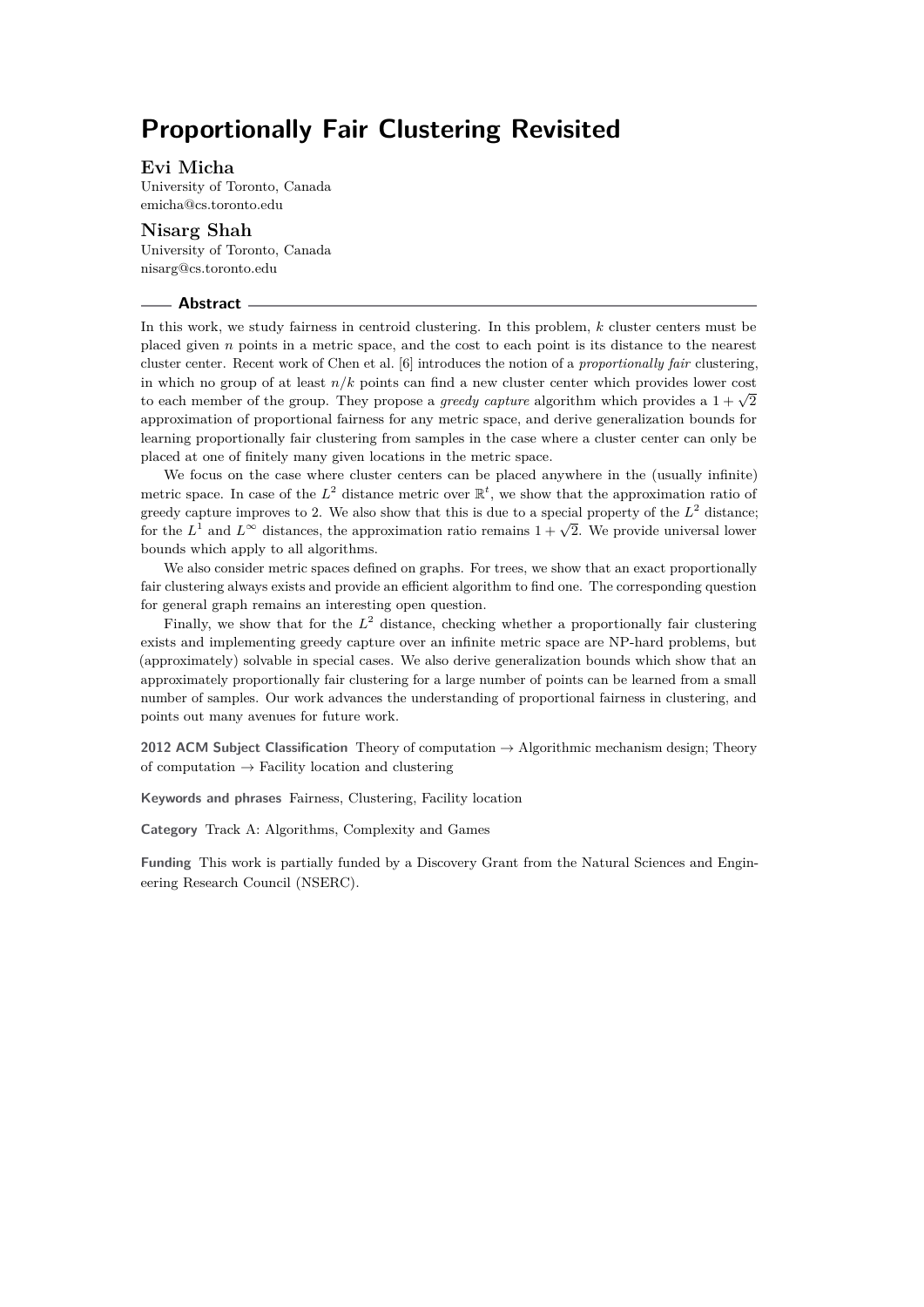# **1 Introduction**

Machine learning algorithms are increasingly being used for decision making in applications where they affect human lives; popular examples include resume screening, evaluation of loan applications, bail decisions, etc [\[25\]](#page-14-0). This has led to growing concern as to whether these algorithms, which may view humans as "data points", treat them fairly [\[3,](#page-13-1) [23\]](#page-14-1). Consequently, research on designing fair machine learning algorithms is proliferating [\[22,](#page-14-2) [20\]](#page-14-3).

Much of this literature focuses on fairness in classification [\[33,](#page-14-4) [32,](#page-14-5) [17\]](#page-13-2), but the study of fairness in other settings such as regression [\[1\]](#page-13-3) and clustering [\[6\]](#page-13-0) is also on the rise. In this paper, we focus on fairness in clustering, specifically, in centroid clustering. In this problem, we are given a set  $\mathcal N$  of data points in a metric space, and a set  $\mathcal M$  of possible locations for cluster centers in the same metric space. Given  $k \in \mathbb{N}$ , the task is to select a set  $X \subseteq \mathcal{M}$  consisting of  $|X| = k$  cluster centers and assign each data point to a cluster center — usually the closest — with the goal that data points are close to their assigned cluster centers. Clustering has diverse applications in market research, pattern recognition, data analysis, image segmentation, and facility location. In applications like image segmentation or market research, often the goal is to simply identify different clusters of points among the data. However, in facility location [\[12,](#page-13-4) [19,](#page-13-5) [13\]](#page-13-6), where data points may represent locations of houses in the neighborhood and cluster centers may represent locations where public facilities (such as parks) will be built, it is of paramount importance that the facilities be distributed to fairly serve the population.

Adapting an example given by Chen et al. [\[6\]](#page-13-0), imagine that there is a dense urban area with a population of 10*,*000, and far from it, there are 10 small communities with a population of 100 each. The communities are closer to each other compared to how far they are from the urban area, but still well distinguished. With  $k = 11$ , a standard clustering algorithm such as *k*-means would identify the urban area as one cluster, and each small community as one cluster. However, building just one park that serves 10*,*000 people in the urban area, while each community of 100 people gets its own park violates the principle of *equal entitlement* [\[21\]](#page-14-6); this principle would suggest that when allocating 11 parks among a total of 11*,*000 people, the urban area consisting of 10*,*000 people should be allocated their proportional share of 10 parks, and one park should serve the 10 smaller communities consisting of 1*,*000 people altogether.

This notion of what a group deserves — *group fairness* — has been extensively studied in machine learning, and a variety of definitions have been proposed [\[5,](#page-13-7) [14,](#page-13-8) [22,](#page-14-2) [17,](#page-13-2) [29\]](#page-14-7). Borrowing from a long line of literature on fair resource allocation [\[31,](#page-14-8) [27,](#page-14-9) [10,](#page-13-9) [7\]](#page-13-10), Chen et al. [\[6\]](#page-13-0) proposed a novel definition of fairness in clustering that perfectly fits our motivation. Given a metric *d* over a set N of *n* points and a set M of feasible cluster centers, they say that clustering  $X \in \mathcal{M}^k$  satisfies *proportional fairness* if there is no group of points *S* ⊆ N with  $|S|$  > *n*/*k* and a new cluster location *y* ∈ M such that  $d(i, y)$  < min<sub>*x*∈</sub> *x*  $d(i, x)$ for each member  $i \in S$ . Note that *every* group consisting of at least  $n/k$  points has a proportional entitlement of at least one cluster center, so the existence of a *y* that reduces the cost to each of them is violation of proportional fairness. Note that unlike many fairness definitions in machine learning, which only provide fairness to groups of individuals that are *pre-defined* based on certain *protected attributes*, this definition provides fairness to every group of sufficient size. This may be helpful given recent observations that protecting groups defined based on individual attributes may allow an algorithm to circumvent fairness [\[18\]](#page-13-11), or that information about which groups to protect may not be known in advance [\[15\]](#page-13-12). For references to other related work, we direct the reader to the work of Chen et al. [\[6\]](#page-13-0).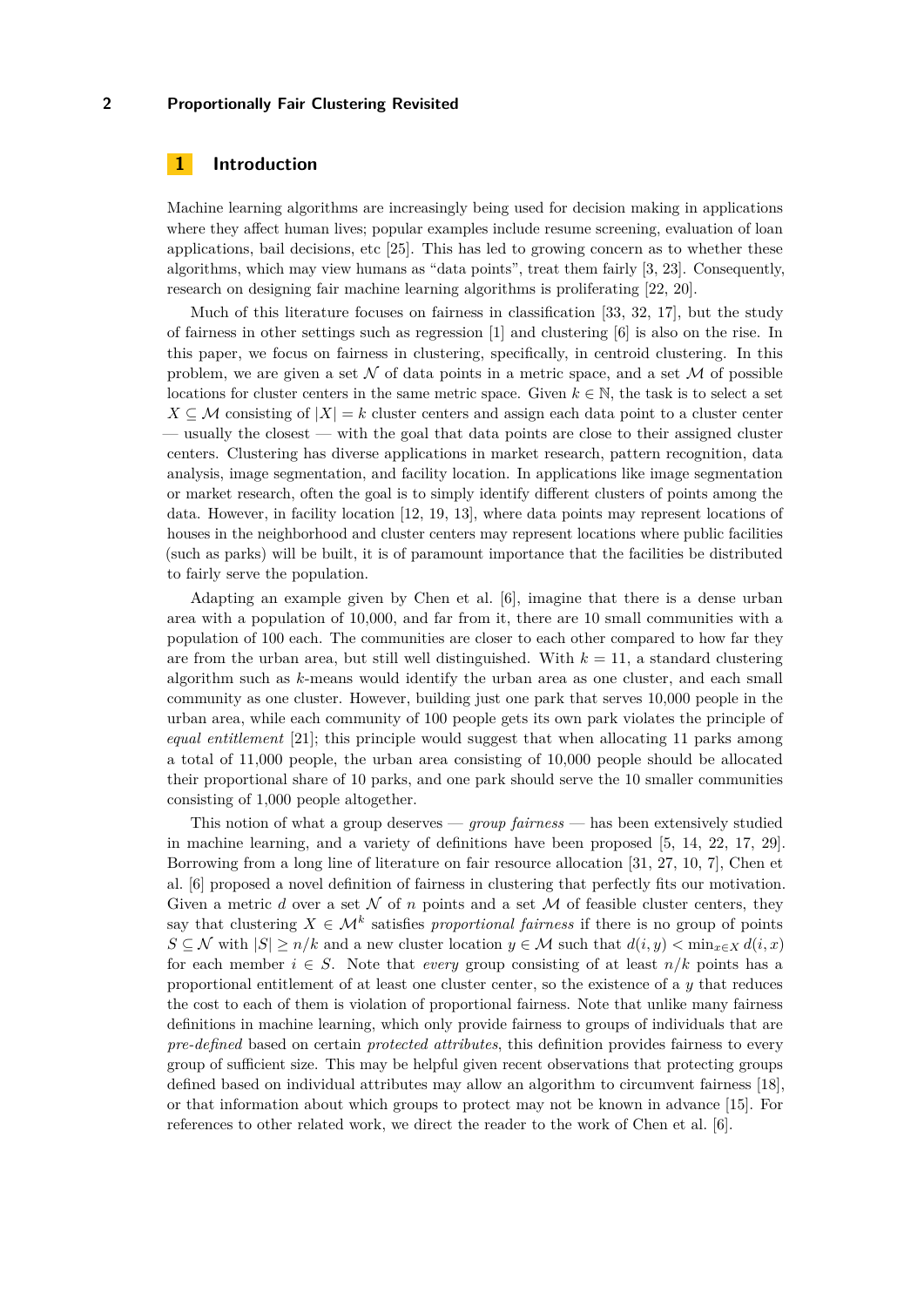# **1.1 Our Contribution**

We build upon the work of Chen et al. [\[6\]](#page-13-0). While their work considers the metric *d* and the set of feasible cluster center locations  $\mathcal M$  to be arbitrary (and  $|\mathcal M|$  to be typically finite), we focus on the case where the metric consists of usual distance functions such as  $L^1$ ,  $L^2$ , or  $L^{\infty}$  over  $\mathbb{R}^t$ , and cluster centers can be placed anywhere in the infinite metric space (i.e.  $\mathcal{M} = \mathbb{R}^t$ ). While this change is seemingly simple, the infinite cardinality of  $\mathcal{M}$  requires new algorithmic tools and generalization bounds, which we provide in this work. In some cases, we show that this in fact allows us to provide stronger approximation guarantees.

In Section [3,](#page-3-0) we analyze the greedy capture algorithm introduced by Chen et al. in the case where  $d \in \{L^1, L^2, L^{\infty}\}\$  and  $\mathcal{M} = \mathbb{R}^t$ . Chen et al. show that the algorithm provides  $1 + \sqrt{2} \approx 2.414$  approximation to proportional fairness for all metric spaces. We show that for  $d = L^2$  and  $\mathcal{M} = \mathbb{R}^t$ , it actually provides a better 2-approximation. We prove this via a refinement of the result of Chen et al.: we express the approximation ratio obtained by the algorithm in terms of a new characteristic of the metric that we term *Apollonius radius*, and show that this radius is small for the *L* <sup>2</sup> distance, allowing us to achieve a better approximation ratio. However, we show that for  $L^1$  and  $L^{\infty}$ , the approximation ratio of approximation ratio. However, we show<br>greedy capture is no better than  $1 + \sqrt{2}$ .

In Section [4,](#page-5-0) we provide universal lower bounds which apply to all algorithms. Specifically, we show that for  $d = L^2$  and  $\mathcal{M} = \mathbb{R}^t$ , no algorithm achieves better than  $2/\sqrt{3} \approx 1.155$ approximation ratio, whereas for  $d \in \{L^1, L^\infty\}$  and  $\mathcal{M} = \mathbb{R}^t$ , we get a lower bound of 1.4.

In Section [5,](#page-5-1) we consider the case where  $\mathcal M$  is the set of nodes of an unweighted graph, and *d* measures the shortest distance between two nodes on the graph. When the graph is a tree, we show that an exact proportionally fair clustering necessarily exists, and provide an efficient algorithm to find one. When the graph is arbitrary, but  $k > n/2$  clusters need to be placed, we show that a proportionally fair clustering again necessarily exists and can be computed efficiently. Whether an exact proportionally fair clustering exists for all graphs remains an interesting open question.

Next, in Section [6,](#page-7-0) we show that for  $d = L^2$  and  $\mathcal{M} = \mathbb{R}^t$  for  $t \geq 2$ , checking whether a proportional clustering exists is NP-hard. When *t* is large, even implementing the greedy capture algorithm is NP-hard. However, this problem becomes efficiently solvable when *t* is constant, and when *t* is large, using a PTAS for an important sub-routine of greedy capture, we can efficiently compute a 2  $\cdot$  (1 +  $\epsilon$ )-proportionally fair clustering for any fixed  $\epsilon > 0$ .

Finally, in Section [7,](#page-11-0) we consider the problem of generalization: would a clustering that is proportionally fair with respect to samples drawn from  $N$  remain (approximately) proportionally fair with respect to the entire set  $\mathcal{N}$ ? Chen et al. provide a positive answer for the case when  $|M|$  is finite. Using the framework of VC dimension, we show that the answer remains positive even when  $\mathcal{M} = \mathbb{R}^t$ .

### **2 Preliminaries**

Let N be a set of *n* data points (or agents), which lie in a metric space  $(\mathcal{X}, d)$ , where  $d: \mathcal{X} \times \mathcal{X} \to \mathbb{R}$  is a distance function satisfying the triangle inequality. For most of this work, we consider the case where  $\mathcal{X} = \mathbb{R}^t$  for some  $t \in \mathbb{N}$ , but in Section [5,](#page-5-1) we consider the case where  $\mathcal X$  is the set of nodes of a graph. We also focus on special distance functions such as the Euclidean distance  $(L^2)$ , the Manhattan distance  $(L^1)$ , and the  $L^{\infty}$  distance. Let  $\mathcal{M} \subseteq \mathcal{X}$  be a the set of locations where cluster centers can be placed. In this work, we focus on the case where  $\mathcal{M} = \mathcal{X}$ . Given  $k \in \mathbb{N}$ , a *k*-clustering is a set  $X \in \mathcal{M}^k$ . We refer to each  $x \in X$  as an *open* cluster center.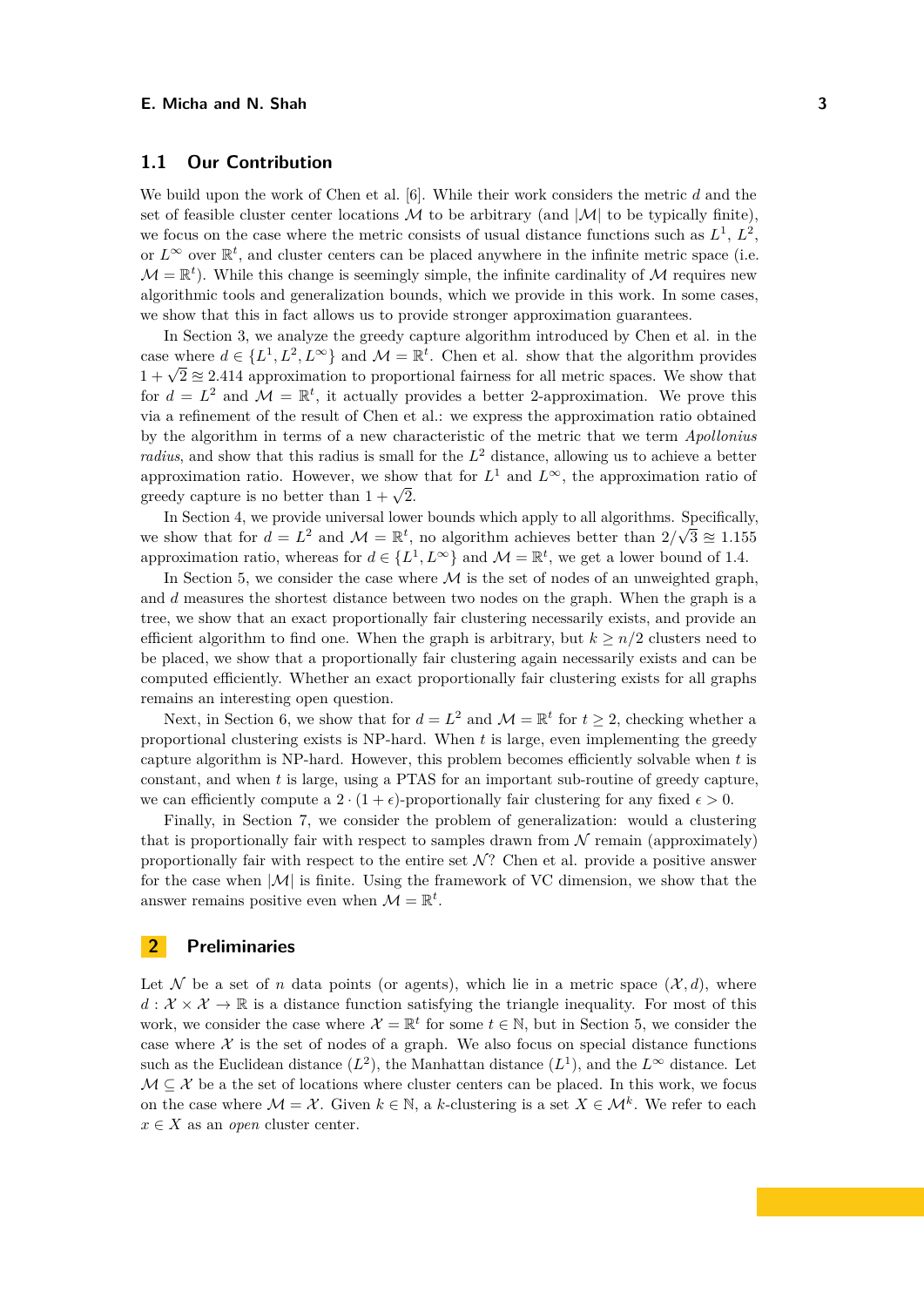The cost to agent  $i \in \mathcal{N}$  induced by a cluster center  $x \in \mathcal{M}$  is the distance  $d(i, x)$ , and the cost to agent  $i \in \mathcal{N}$  induced by a *k*-clustering X is the minimum distance from *i* to any cluster center, i.e.,  $d(i, X) \triangleq \min_{x \in X} d(i, x)$ . Agent *i* is interested in minimizing her cost.

A set of points  $S \subseteq \mathcal{N}$  containing at least  $\lceil n/k \rceil$  is entitled at least one cluster center. If they can find a new cluster center that is better for each of them, we consider it a violation of fairness. Formally:

 $▶$  **Definition 1.** *Given*  $ρ ≥ 1$ *, we say a k-clustering*  $X ∈ M^k$  *is*  $ρ$ -proportionally fair *if there*  $i\sinh(S) \leq N$  *with*  $|S| \geq \lceil n/k \rceil$  *and*  $y \in M$  *such that*  $\rho \cdot d(i, y) < d(i, X)$  *for all*  $i \in S$ *. If such a coalition S and point y exist, we refer to S as a* blocking coalition *and y as the center that they* deviate *to.* When  $\rho = 1$ *, we simply call this proportional fairness.* 

The reason to define *ρ*-proportionally fair solutions for  $\rho > 1$  is because (exactly) proportionally fair solutions may not exist [\[6\]](#page-13-0).

In Section [5,](#page-5-1) we consider the problem of proportional fairness on graphs. Specifically, given an undirected graph  $G = (V, E)$ , we assume that  $\mathcal{N} \subseteq V$ ,  $\mathcal{M} = V$  (i.e. every node in the graph is a feasible cluster center), and the distance between two nodes  $u, v \in V$ , denoted by  $d(u, v)$ , is the length of the shortest path connecting them. Notice that  $d$  satisfies the triangle inequality.

# <span id="page-3-0"></span>**3 Greedy Capture**

In this section, we study the greedy capture algorithm defined by Chen et al. [\[6\]](#page-13-0). Put succinctly, the algorithm starts with  $X = \emptyset$ . It grows a ball at every location in M at the same rate. As soon as a ball contains at least  $\lceil n/k \rceil$  points, the corresponding center is added to *X* and all the points covered by the ball are removed. As balls continue growing, balls centered at previously added locations in *X* also continue growing with them and any new points covered by such balls are immediately removed. We refer the reader to the work of Chen et al. for full description of the algorithm. They show that for any metric space, or Chen et al. for fun description of the algorithm. They show that for any greedy capture is guaranteed to find a  $(1 + \sqrt{2})$ -proportionally fair clustering.

We begin by providing a refined analysis of greedy capture by expressing the approximation ratio in terms of a characteristic of the metric we call the Apollonius radius.

 $\triangleright$  **Definition 2.** *Given*  $\rho \geq 1$ *, the*  $\rho$ -*Apollonius radius of a metric*  $(X, d)$  *is defined as*  $A_{\mathcal{X},d}(\rho) = \sup_{x,y \in \mathcal{X}} \Delta(\rho,x,y)/d(x,y)$ , where  $\Delta(\rho,x,y)$  *is the radius of the smallest ball centered at some point in* X *that contains the entire set*  $\{p \in \mathcal{X} : \rho \cdot d(p, y) \leq d(p, x)\}.$ 

The reason that we term it the Apollonius radius is because the renowned Greek geometer Apollonius of Perga was famously interested in the set  $\{p \in \mathbb{R}^t : \rho \cdot d(p, y) \leq d(p, x)\}\)$  for  $d = L^2$ , and showed that this set is a ball already when  $\rho > 1$ . This special structure of  $L^2$ is what will allow us to achieve a better approximation guarantee for it.

<span id="page-3-1"></span>**Findmen 3.** For any metric  $(X, d)$  and  $\mathcal{M} = \mathcal{X}$ , greedy capture finds a *ρ*-proportionally *fair clustering, where*  $\rho \ge 1$  *is the smallest positive number satisfying*  $A_{\mathcal{X},d}(\rho) \cdot \frac{\rho+1}{\rho} \le 1$ *.* 

**Proof.** Let *X* be the clustering returned by the algorithm. Suppose that *X* is not *ρ*proportionally fair for some  $\rho$ . Then, there exist  $S \subseteq \mathcal{N}$  with  $|S| \geq \lceil n/k \rceil$  and  $y \in \mathcal{M}$  such that  $\rho \cdot d(j, y) < d(j, X)$  for all  $j \in S$ .

Note that this implies  $y \notin X$ . Let *i* be the first point in *S* that was covered during the execution of greedy capture; suppose it was covered by a ball located at  $x \in X$ .

Note that for each  $j \in S$ , we have  $\rho \cdot d(j, y) < d(j, X) \leq d(j, x)$ . Hence,  $S \subseteq \{p \in \mathcal{X}$ :  $\rho \cdot d(p, y) < d(p, x)$ . Hence, by definition of  $\rho$ -Apollonius radius, there exists a ball of radius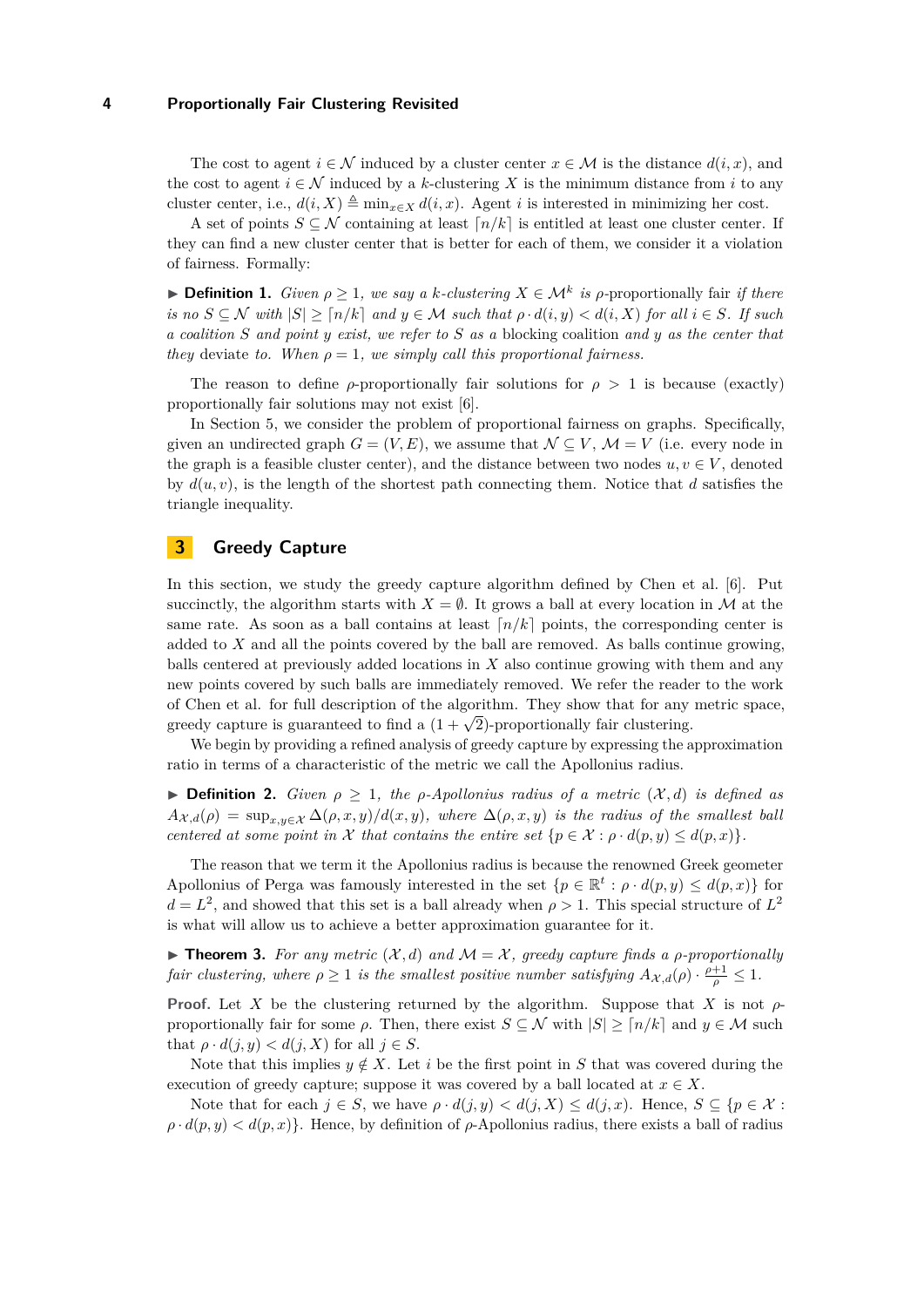at most  $A_{\mathcal{X},d}(\rho) \cdot d(x,y)$  that contains all points in *S*. Since *i* was the first point in *S* by the ball centered at *x*, we must have  $d(i, x) \leq A_{\mathcal{X},d}(\rho) \cdot d(x, y)$ . Further, since  $i \in S$ , we also have  $d(i, y) < d(i, x)/\rho$ . Using the triangle inequality, we get

$$
d(x,y) \le d(i,x) + d(i,y) < d(i,x) \cdot \frac{\rho+1}{\rho} \le A_{\mathcal{X},d}(\rho) \cdot \frac{\rho+1}{\rho} \cdot d(x,y) \Rightarrow A_{\mathcal{X},d}(\rho) \cdot \frac{\rho+1}{\rho} > 1.
$$

We have proved that if *X* is not *ρ*-proportionally fair, then  $A_{\mathcal{X},d}(\rho) \cdot \frac{\rho+1}{\rho} > 1$ . Hence, whenever  $A_{\mathcal{X},d}(\rho) \cdot \frac{\rho+1}{\rho} \leq 1$ , we have that *X* is  $\rho$ -proportionally fair.

Let us argue that Theorem [3](#page-3-1) is in fact a refinement of the  $(1 + \sqrt{2})$ -approximation proved by Chen et al. [\[6\]](#page-13-0) that holds for all metrics.

**► Theorem 4.** *For any metric*  $(X, d)$ *, the*  $\rho$ *-Apollonius radius is*  $A_{X, d}(\rho) \leq \frac{1}{\rho-1}$ *. Hence, greedy capture finds a*  $(1 + \sqrt{2})$ *-proportionally fair clustering for every metric.* 

**Proof.** Consider the set  $\{p \in \mathcal{X} : \rho \cdot d(p, y) \leq d(p, x)\}\$ . For any point *p* in this set, we have that  $\rho \cdot d(p, y) \leq d(p, x) \leq d(p, y) + d(x, y)$  by the triangle inequality. Hence,  $d(p, y) \leq d(x, y) \cdot \frac{1}{\rho - 1}$ for all *p* in the set. Thus, a ball centered at  $y \in \mathcal{M}$  with radius  $\frac{d(x,y)}{\rho-1}$  certainly covers the entire set. Hence,  $A_{\mathcal{X},d}(\rho) \leq \frac{1}{\rho-1}$ . Next, for  $\rho = 1 + \sqrt{2}$ , we have

$$
A_{\mathcal{X},d}(\rho) \cdot \frac{\rho+1}{\rho} \le \frac{\rho+1}{\rho \cdot (\rho-1)} = 1.
$$

Hence, by Theorem [3,](#page-3-1) greedy capture finds a  $(1 + \sqrt{2})$ -proportionally fair clustering.

Next, we show that for  $d = L^2$ , the *ρ*-Apollonius radius is slightly better, leading to a better 2-approximation guarantee for greedy capture.

<span id="page-4-0"></span>**► Theorem 5.** For the metric space  $(\mathbb{R}^t, L^2)$ , where  $t \in \mathbb{N}$ , the *ρ*-Apollonius radius is  $A_{\mathbb{R}^t,L^2}(\rho) \leq \frac{\rho}{\rho^2-1}$ , and hence, greedy capture finds a 2*-proportionally fair clustering.* 

**Proof.** For the  $L^2$  norm in a Euclidean space, it is well-known that given  $x, y \in \mathbb{R}^t$  and  $\rho > 1$ , the set of points  $\{p \in \mathbb{R}^t : \rho \cdot d(p, y) \leq d(p, x)\}$  is a ball of radius  $d(x, y) \cdot \frac{\rho}{\rho^2 - 1}$ . This is a simple algebraic exercise; its two-dimensional variant was known to Apollonius himself, after whom the result is named (the derivation is widely available online, e.g., see [\[8\]](#page-13-13)). This immediately implies that  $A_{\mathbb{R}^t,L^2}(\rho) \leq \frac{\rho}{\rho^2-1}$ .

Now, we have that

$$
A_{\mathcal{X},d}(\rho) \cdot \frac{\rho+1}{\rho} \le \frac{\rho}{\rho^2 - 1} \cdot \frac{\rho+1}{\rho} = \frac{1}{\rho - 1}.
$$

This quantity is at most 1 when  $\rho$  is at least 2. Hence, by Theorem [3,](#page-3-1) greedy capture finds a 2-proportionally fair clustering for this metric.

The obvious next question then is whether this refinement also provides an improved approximation bound for other distance metrics. Unfortunately, for two other prominent distance metrics,  $L^1$  and  $L^{\infty}$ , the answer is no. We show this by providing a direct counterexample where greedy capture finds a clustering that is no better than  $(1 + \sqrt{2})$ proportionally fair. The proof of the next result is in the appendix.

<span id="page-4-1"></span>▶ **Theorem 6.** For the metric space  $(\mathbb{R}^t, d)$  where  $t \geq 2$  and  $d \in \{L^1, L^{\infty}\}\$ , and  $\mathcal{M} = \mathbb{R}^t$ , there *exists an example in which the clustering produced by greedy capture is not ρ-proportionally fair for*  $\rho < 1 + \sqrt{2}$ .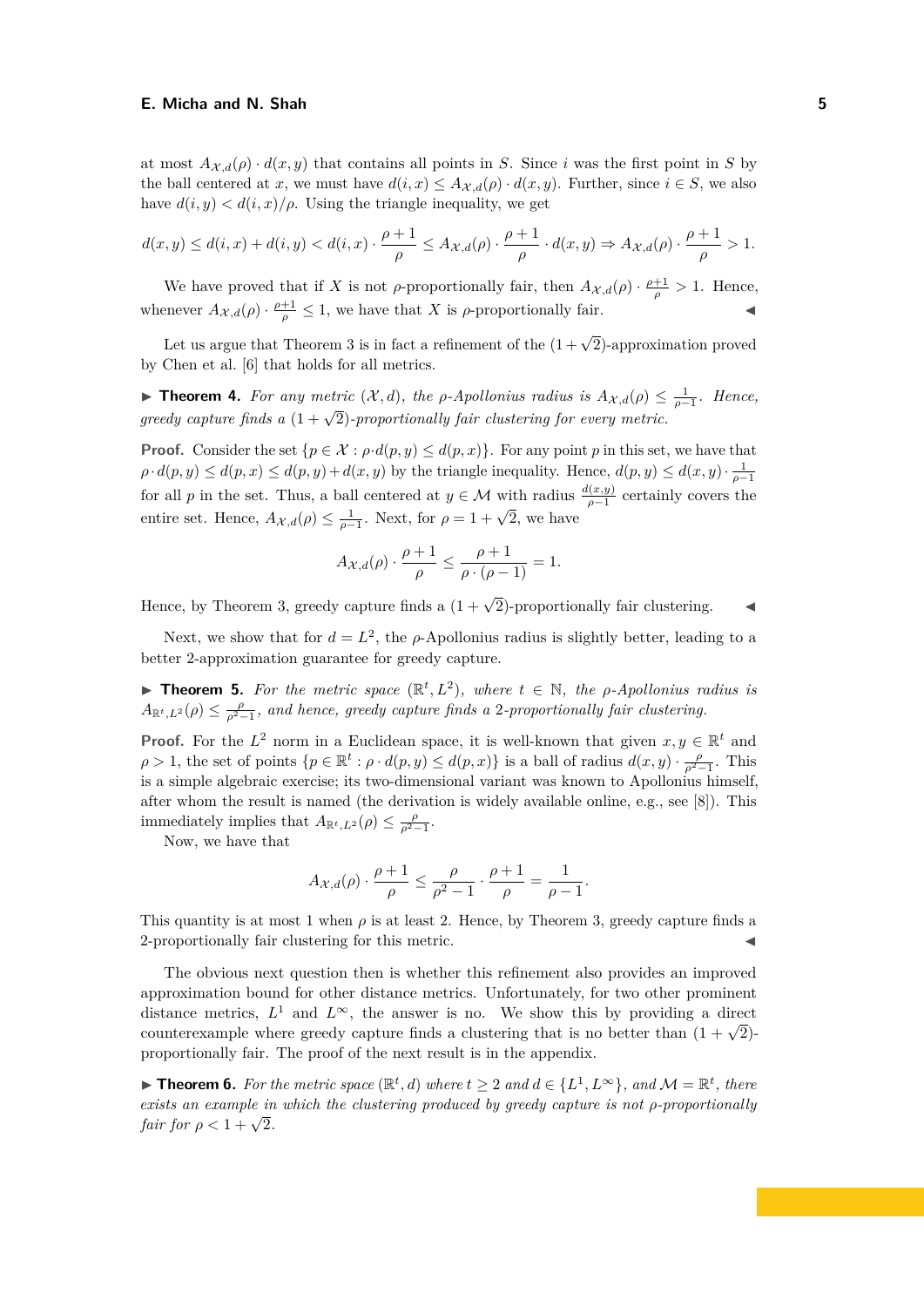# <span id="page-5-0"></span>**4 Universal Lower Bounds**

In this section, we show lower bounds on approximation to proportional fairness that apply to all algorithms, as opposed to the lower bounds in the previous section that apply only to greedy capture. Chen et al. [\[6\]](#page-13-0) show that when  $\mathcal{N}, \mathcal{M}$ , and the metric are arbitrary, *ρ*-proportional fairness cannot be guaranteed for  $ρ < 2$ . They also consider the special case where  $\mathcal{N} = \mathcal{M}$ , and prove a slightly weaker lower bound of 1.5. One question that they do where  $\mathcal{N} = \mathcal{N}$ , and prove a sughtly weaker lower bound of 1.5. One question that they do<br>not address is whether greedy capture provides better than  $(1 + \sqrt{2})$ -approximation in this special case; in the appendix, we show that this is *not* the case.

In this section, we turn our attention to the case of our interest:  $\mathcal{M} = \mathcal{X} = \mathbb{R}^t$  and  $d \in \{L^1, L^2, L^{\text{inf}}\}.$  When  $t = 1$ , it is easy to notice that an exactly proportionally fair clustering always exists.<sup>[1](#page-5-2)</sup> When  $t \geq 2$ , we provide a lower bound of  $2/\sqrt{3}$  for  $d = L^2$  and a lower bound of 1.4 for  $d \in \{L^1, L^{\infty}\}.$ 

<span id="page-5-4"></span>**► Theorem 7.** For the metric space  $(\mathbb{R}^t, L^2)$  where  $t \geq 2$  and  $\mathcal{M} = \mathbb{R}^t$ , there is an example *in which no clustering is*  $\rho$ *-proportionally fair for*  $\rho < 2/\sqrt{3} \approx 1.155$ .

**Proof.** Once again, we set  $t = 2$  without loss of generality. Consider an instance in which  $|\mathcal{N}| = 6$  and  $k = 3$ . Suppose  $|\mathcal{N}|$  consists of two isomorphic sets of 3 points each, where each set of 3 points forms an equilateral triangle of length 1 and the two sets are sufficiently far from each other. Then, by the pigeonhole principle, under any clustering *X*, at least one set of 3 points, say  $\{p_1, p_2, p_3\}$ , must derive their costs from a single cluster center *x*.

Let *a* denote the circumcenter of their triangle. Then,  $d(a, p_1) = d(a, p_2) = d(a, p_3)$ 1*/* Let *a* denote the circumcenter of their triangle. Then,  $a(a, p_1) = a(a, p_2) = a(a, p_3) = \sqrt{3}$ . Hence,  $d(a, p_1) + d(a, p_2) + d(a, p_3) = \sqrt{3}$ . Notice that in an equilateral triangle, the circumcenter is also the Fermat point, which minimizes the sum of distances from the three vertices. Hence, for the cluster center *x*, we have  $d(x, p_1) + d(x, p_2) + d(x, p_3) \ge \sqrt{3}$ . Without loss of generality, assume  $d(x, p_1) \ge d(x, p_2) \ge d(x, p_3)$ . Then,  $d(x, p_1) + d(x, p_2) \ge 2/\sqrt{3}$ .

Now,  $p_1$  and  $p_2$  can deviate, choose a location *y* on the line joining  $p_1$  and  $p_2$  such that  $d(y, p_1)/d(y, p_2) = d(x, p_1)/d(x, p_2)$ . Since  $d(y, p_1) + d(y, p_2) = d(p_1, p_2) = 1$ , this reduces the cost to each point by a factor of  $2\sqrt{3}$ . Hence, the clustering is not *ρ*-proportionally fair for  $\rho < 2/\sqrt{3}$ .  $\overline{3}$ .

Note that the lower bound of 1*.*155 is significantly lower than the upper bound of 2 obtained by greedy capture for  $L^2$  as shown in Theorem [5.](#page-4-0) Closing the gap is an interesting open question. Next, we show a lower bound for  $L^1$  and  $L^{\infty}$ . The proof is deferred to the appendix.

<span id="page-5-3"></span>▶ **Theorem 8.** For the metric space  $(\mathbb{R}^t, d)$ , where  $t \geq 2$  and  $d \in \{L^1, L^{\infty}\}$ , and  $\mathcal{M} = \mathbb{R}^t$ , *there is an example in which no clustering is*  $\rho$ *-proportionally fair for*  $\rho < 1.4$ *.* 

# <span id="page-5-1"></span>**5 Clustering in Graphs**

In this section, we consider the special case where the metric space  $(\mathcal{X}, d)$  is induced by an undirected graph  $G = (V, E)$ . Specifically, we let  $\mathcal{X} = V$  be the set of nodes of the graph, and assume that  $d(x, y)$  measures the length of the shortest path between nodes x and y. As in the previous sections, we restrict our attention to  $\mathcal{M} = \mathcal{X}$ , i.e., when every point of the metric space is a feasible cluster center.

<span id="page-5-2"></span><sup>&</sup>lt;sup>1</sup> For instance, opening a cluster at every  $n/k$ -th data point from left to right is proportionally fair.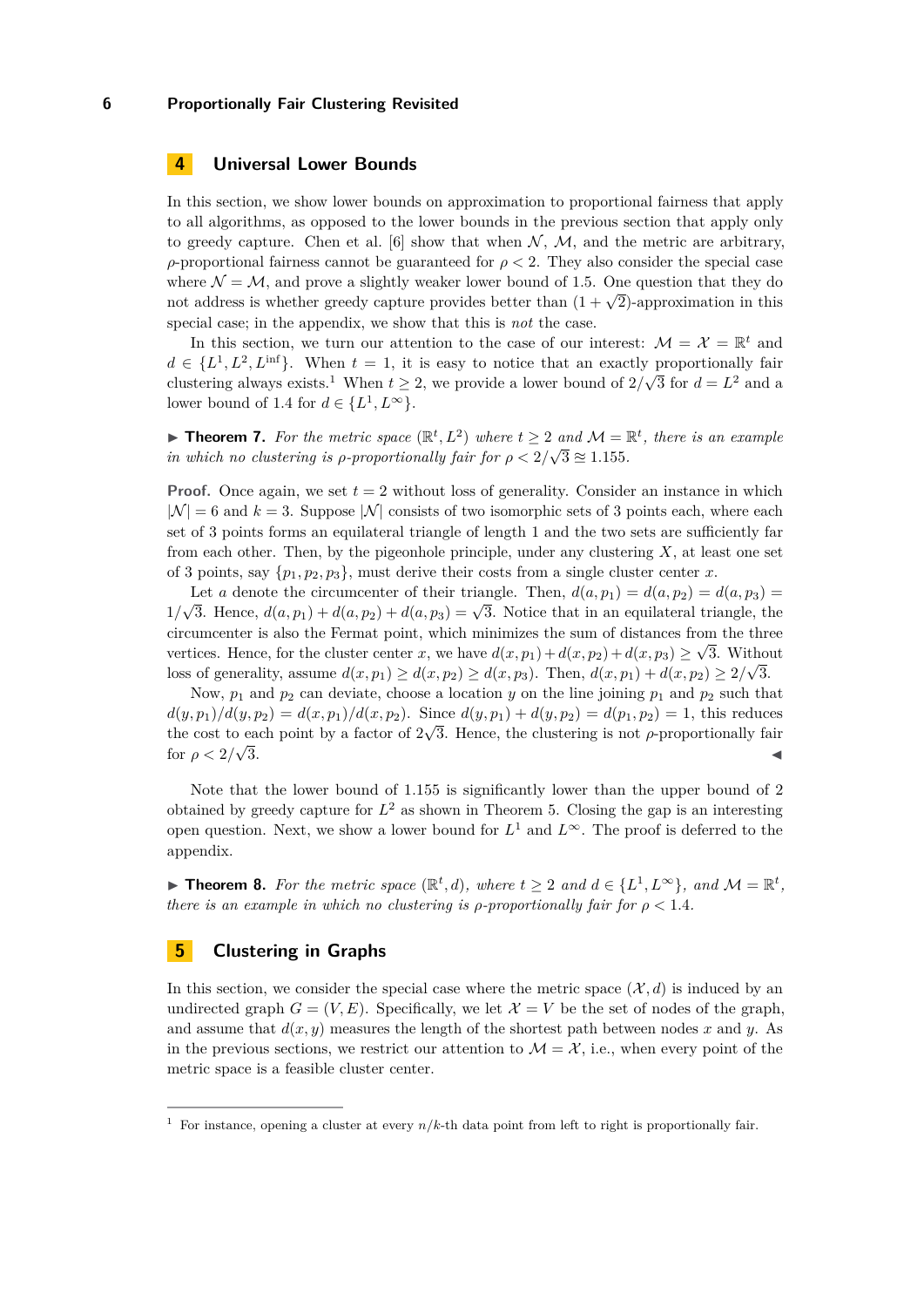This is an important special case since clustering (or facility location) in graphs (or networks) is very well studied. However, while objectives such as truthfulness [\[2\]](#page-13-14) and social welfare maximization (or social cost minimization) [\[11\]](#page-13-15) have received significant attention, fairness has not.

We study proportional fairness for this setting. Our first result shows that when the graph  $G = (V, E)$  is a tree, an exact proportionally fair clustering always exists, and can be computed by an efficient algorithm.

Intuitively, the algorithm works as follows. We first root the tree at an arbitrary node *r* to obtain a rooted tree  $(G, r)$ . We denote with *h* the height of the rooted tree, and with level(*x*) the height of node *x* relative to the root *r* (with level(*r*) = 1). Let  $ST(x)$  denote the subtree of node x (i.e. the set of nodes v such that with  $\text{level}(v) \geq \text{level}(x)$  and the unique path from  $v$  to  $r$  contains  $x$ ). The algorithm starts from the highest level (the leaves), opens a center every time it finds a node whose subtree contains at least  $n/k$  nodes, and deletes this subtree from the graph. At the end, the cost to each node is still defined using the closest node at which a center is opened by the algorithm.

#### <span id="page-6-0"></span>**Algorithm 1** Proportionally Fair Clustering for Trees

1: Root the tree *G* at an arbitrary node *r* 2:  $X \leftarrow \emptyset$ 3:  $G^d \leftarrow G$ 4: **for**  $\ell = d$  to 1 **do** 5:  $G^{\ell-1} \leftarrow G^{\ell}$ 6: **for** every  $x \in V$  with level $(x) = \ell$  and  $|ST(x)| > [n/k]$  do 7:  $X \leftarrow X \cup \{x\}$ 8:  $G^{\ell-1} \leftarrow G^{\ell-1} \setminus \operatorname{ST}(x)$ 9: **if**  $G^0 \neq \emptyset$  **then** 10:  $X \leftarrow X \cup \{r\}$ **return** *X*

 $\blacktriangleright$  **Theorem 9.** Let  $G = (V, E)$  be an undirected tree,  $(V, d)$  be the metric induced by  $G$ ,  $\mathcal{N} \subseteq V$ ,  $\mathcal{M} = V$ , and  $k \in \mathbb{N}$ . Then, Algorithm [1](#page-6-0) yields a proportionally fair clustering.

**Proof.** Let *X* be the clustering returned by Algorithm [1.](#page-6-0) First, we notice that *X* contains at most *k* centers. This is because every time the algorithm opens a center in the for loop, it deletes at least  $\lceil n/k \rceil$  nodes from the graph. If  $n/k$  is an integer, then this happens exactly *k* times and the remaining graph is empty. If  $n/k$  is not an integer, then this happens exactly  $k-1$  times, the remaining graph is non-empty, and then the algorithm opens an additional center at the root.

Next, suppose for contradiction that *X* is not proportionally fair. Hence, there exists a set  $S \subseteq V$  with  $|S| \geq \lceil n/k \rceil$  and  $y \in V$  such that  $d(i, y) < d(i, X)$  for all  $i \in S$ .

For each node  $i \in V$ , define  $p(i)$  to be its closest ancestor in *X* (i.e.  $p(i) \in X$  and  $i \in ST(p(i))$ , and  $p(i)$  is the node of maximum level satisfying these two conditions). Note that because the algorithm always opens a center at the root node,  $p(i)$  is well-defined for each node *i*.

Further, note that for each  $i \in S$ ,  $d(i, X) \leq d(i, p(i))$ . And for nodes  $j \notin ST(p(i))$ ,  $d(i, j) > d(i, p(i))$ . Hence, the cost to *i* can only reduce if the deviating center is in  $ST(p(i))$ . We now consider two cases.

**Case 1:**  $\exists i, i' \in S : p(i) \neq p(i')$ . First, suppose that  $p(i)$  and  $p(i')$  are siblings (i.e.  $ST(p(i)) \cap ST(p(i')) = \emptyset$ . As *i* can only improve if the deviating center is in  $ST(p(i))$  and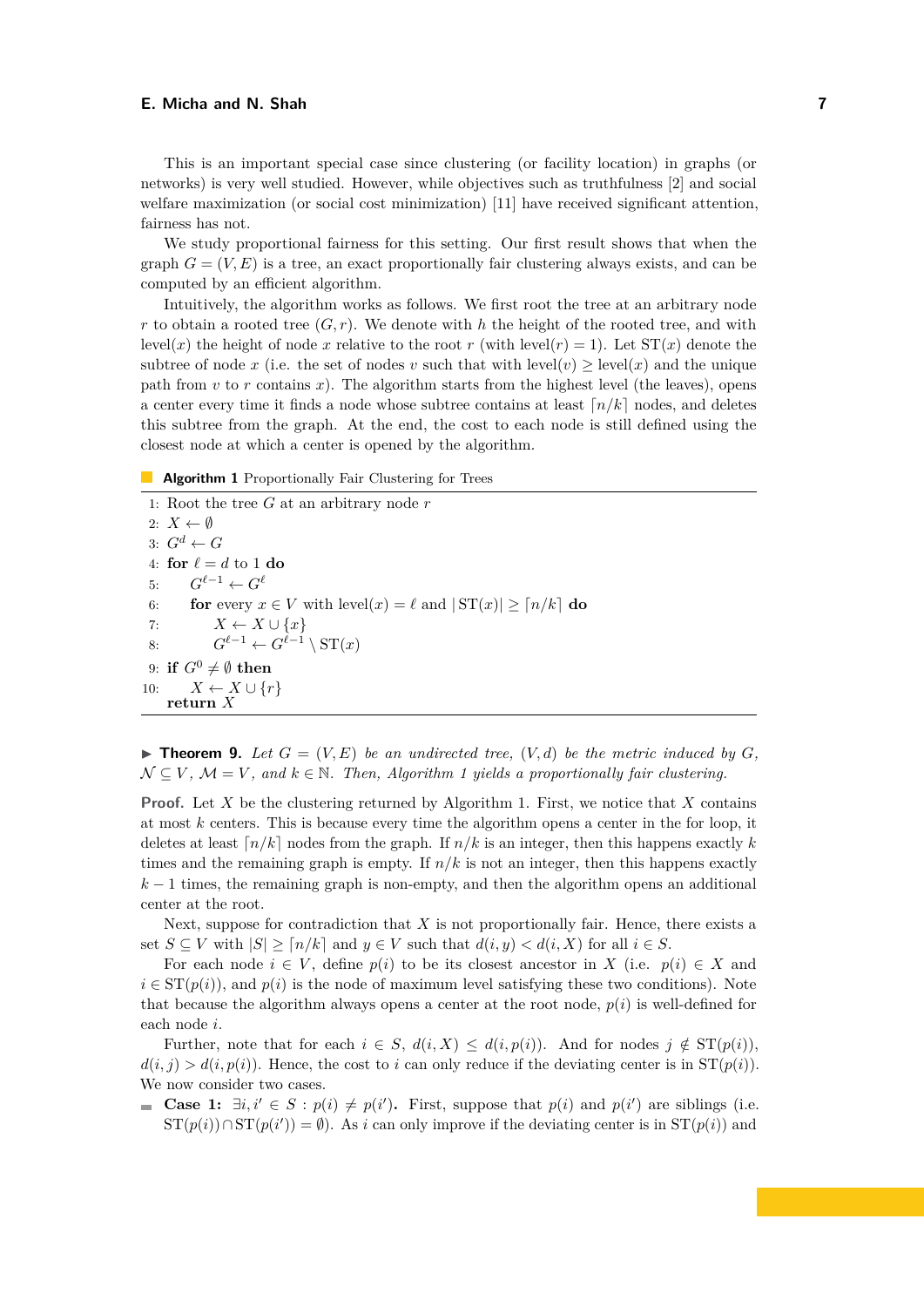$i'$  can only improve if the deviating center is in  $ST(p(i'))$ , we obtain that no deviating center  $y$  can reduce the cost to  $i$  and  $i'$  simultaneously, which is a contradiction.

Next, suppose that  $p(i) \in ST(p(i'))$ . Then, we must have  $y \in ST(p(i))$ , otherwise the cost to *i* would not reduce. But then,  $d(i', p(i)) \leq d(i', y)$ . Hence, the cost to *i*' does not reduce due to *y*, which is also a contradiction.

The remaining case of  $p(i') \in ST(p(i))$  is symmetric to the last case.

**Case 2:**  $\forall i, i' \in S, p(i) = p(i') = p^*$ . Let  $O = X \cap ST(p^*) \setminus \{p^*\}$  be the set of open centers in  $ST(p^*)$  except  $p^*$  itself. Note that by definition of  $p^*$ , we have that if  $i \in S$ , then  $i \notin ST(o)$  for any  $o \in O$ .

This implies that if  $y \in ST(o)$  for some  $o \in O$ , then for every point  $i \in S$ , we have  $d(i, y) \geq d(i, o) \geq d(i, X)$ , meaning that *y* would not reduce the cost to any point in *S*. Hence,  $y \in \mathrm{ST}(p^*) \setminus \cup_{o \in O} \mathrm{ST}(o)$ .

In other words, if center  $p^*$  was opened in the iteration with index  $\ell$  (let  $\ell = 0$  if  $p^*$  is the root node that was opened outside of the for loop), then  $S \cup \{y\} \in G^{\ell}$  (any point from *S* or *y* could not have been deleted in any previous iteration). However, for *y* to reduce the cost to each  $i \in S$ , we must have  $S \subseteq ST(y)$ . However, then, *y* is a node of higher level than  $p^*$  that still contains at least  $|S| \geq \lceil n/k \rceil$  points, so it must have been removed in a previous iteration. This is the desired contradiction.

This concludes the proof.

This raises an immediate question: what about graphs that are not trees? We can consider the universal lower bound for  $(\mathbb{R}^2, L^1)$  metric from Theorem [8.](#page-5-3) If we construct a very dense grid graph (in which the shortest path distance mimics the *L* <sup>1</sup> distance in the plane) in the relevant region of  $\mathbb{R}^2$  from that example, we can derive the same lower bound of 1*.*4 on the approximation ratio to proportional fairness for graphs. Whether better lower bounds exist is an open question.

We do note that there is an interesting special case where  $\mathcal{N} = V$ , i.e., where every node of the graph is a data point itself. In this case, we do not know whether an exact proportionally fair clustering always exists, and leave this as an interesting open question. That said, we do note that if *G* is connected and we want to place a large number of clusters  $k \geq n/2$ , then it can be shown that a proportionally fair clustering exists. This is because a dominating set<sup>[2](#page-7-1)</sup> of any size  $k \geq n/2$  is guaranteed to exist in a graph with *n* nodes [\[24\]](#page-14-10) and can be computed efficiently [\[16\]](#page-13-16). If nodes in such a set are chosen as the cluster centers, then every node in the graph already has cost at most 1. So to deviate, all nodes in the blocking coalition must achieve cost 0. However, since the blocking coalition must contain at least  $n/k \geq 2$  nodes, this is impossible. Thus, the problem of finding a proportionally fair clustering in general graphs with  $\mathcal{N} = \mathcal{M} = V$  becomes trivial when  $k \geq n/2$ , but remains open when  $k < n/2$ .

# <span id="page-7-0"></span>**6 Computational Aspects**

In this section, we consider computational aspects of two problems: the problem of checking whether a proportionally fair clustering exists, and the problem of implementing the greedy capture algorithm when  $\mathcal{M} = \mathbb{R}^t$ . Note that because the naive description of greedy capture requires simultaneously growing a ball from each point in  $M$ , this is easy to implement when

<span id="page-7-1"></span><sup>&</sup>lt;sup>2</sup> A set of nodes is called a dominating set if every node in the graph is either in this set or adjacent to a node in this set.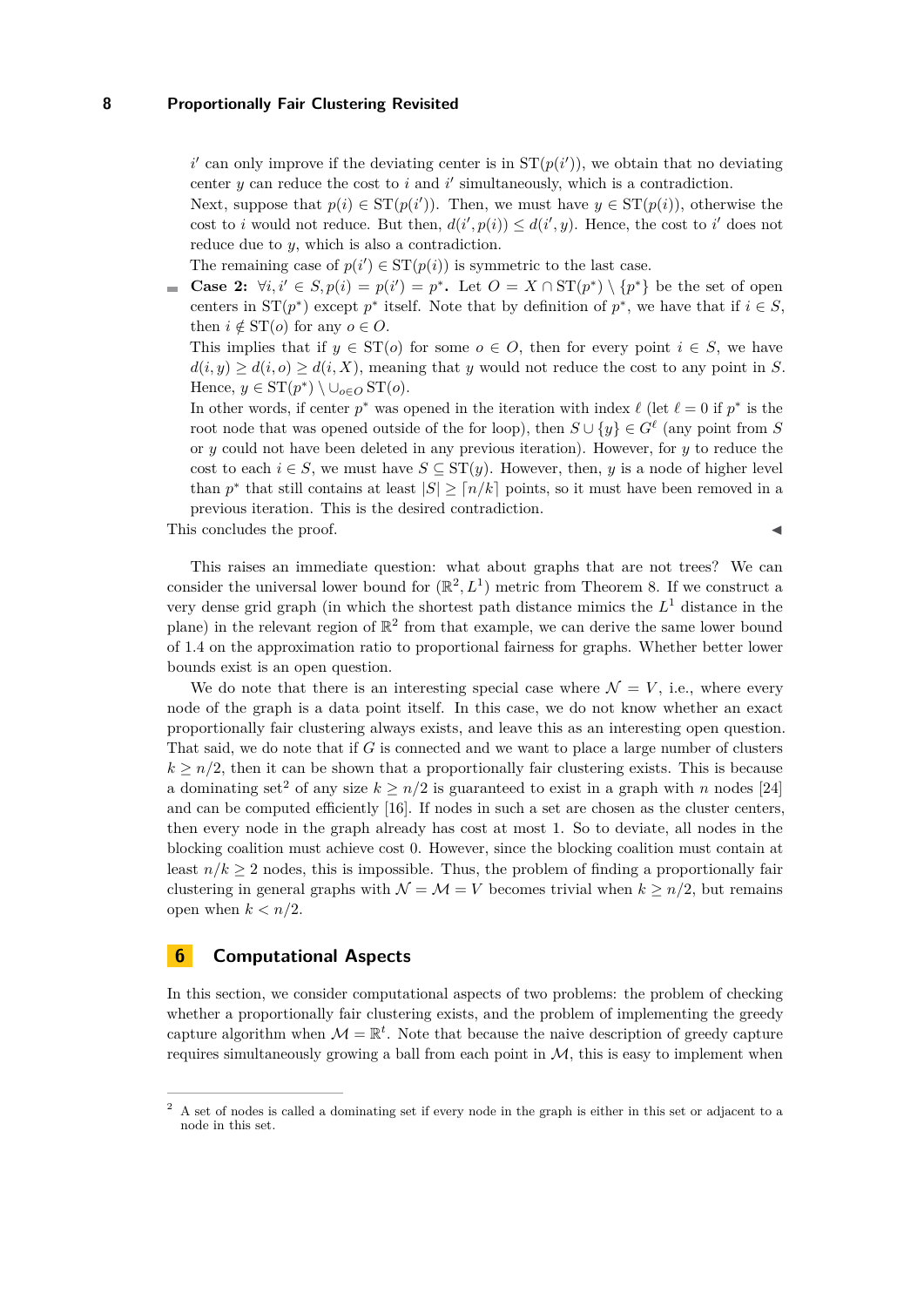<span id="page-8-0"></span>

**Figure 1** An example of labelling clauses and variables.

<span id="page-8-1"></span>

**Figure 2** The variable gadget corresponding to variable  $v_i$ . Directed edges indicate the closest neighbour of each node.

 $M$  is finite (as shown by Chen et al. [\[6\]](#page-13-0)) but difficult when  $M$  is infinite. We begin by considering the former problem. The full proof is deferred to the appendix, but we provide a sketch here.

<span id="page-8-2"></span>▶ **Theorem 10.** *Given finite*  $N$ *, finite*  $M$ *,*  $k \in \mathbb{N}$ *, and*  $d = L^2$ *, checking whether a proportionally fair clustering exists is NP-hard.*

**Proof Sketch.** We first show a reduction which creates an instance of proportionally fair clustering with  $n/k = 2$ , but later show how to extend this to the case where  $n/k$  is any even integer. We use a polynomial-time reduction from the planar monotone rectilinear 3-SAT problem, in which, given a 3-SAT formula, each clause *c<sup>j</sup>* consists of only positive or only negative literals, the graph connecting clauses to literals they contain is planar, and this graph has a planar embedding in which each variable  $v_i$  is represented by a rectangle on the *x*-axis and each positive (resp. negative) clause is represented by a rectangle above (resp. below) the *x*-axis with three vertical lines or legs to its three variables. Figure [1](#page-8-0) shows what a planar monotone rectilinear 3-SAT instance looks like.

Let *I* be an instance of a planar monotone rectilinear 3-SAT which consists of *l* boolean variables and  $m$  monotone clauses. Given  $I$ , we construct an instance  $I'$  of proportionally fair clustering with  $|\mathcal{N}| = \Theta(lm^2)$  and  $\mathcal{M} = \Theta(lm^2)$  with  $\mathcal{N}, \mathcal{M} \subset \mathbb{R}^2$  such that *I* is satisfiable if and only if there exists a proportionally fair clustering in  $I'$ .

First, for each variable  $v_i$ , we construct a variable gadget which contains points  $v_{i,j}$ ,  $\bar{v}_{i,j}$ ,  $a_{i,j}$  and  $b_{i,j}$  for  $j \in [m]$ . They are all on the line, and belong to both N and M. This gadget is shown in Figure [2.](#page-8-1) The point  $v_{i,j}$  (resp.  $\bar{v}_{i,j}$ ) corresponds to the positive (resp. negative) literal of  $v_i$ , specifically reserved for clause  $c_j$  (whether or not it appears in that clause). We set the distances in a way that the closest node to any node is the node on its right, while the closest node to the last node  $b_{i,m}$  is its previous node  $a_{i,m}$ .

All variable gadgets are located on the *x*-axis in such a way that the gadget of variable  $v_i$  is on the left of the gadget of variable  $v_{i+1}$ , and from left to right, the distances between two adjacent variable gadgets are slightly decreasing. (The exact construction is provided in the full proof.)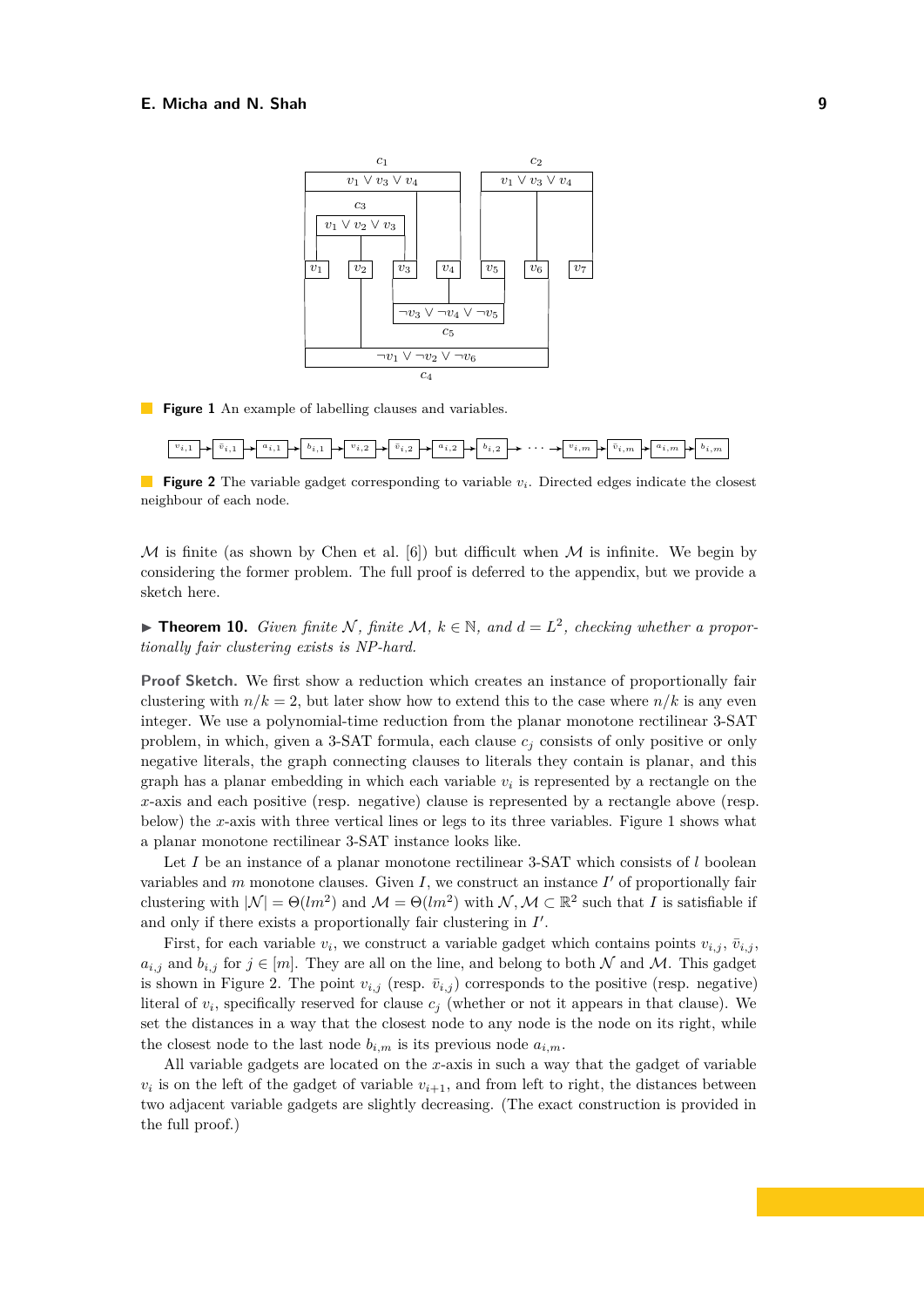Next, we construct two clause gadgets, a basic and an auxiliary one, for each clause. The auxiliary gadget of each clause is sufficiently far from all other gadgets in the construction. It consists of 3 points and 3 feasible centers such that at least two centers must be placed within each such gadget, otherwise, *ρ*-proportional fairness is violated for all *ρ <* 1*.*214. The purpose of this gadget is to make fewer than a proportional number of centers available for the rest of the construction.

In the basic gadget of a clause, we add points that form a rectangle with three legs. The interaction of this gadget with variable gadgets is shown in Figure [3.](#page-10-0) Let  $y_j$  be the *y*-coordinate where we place all the points that consist the virtual rectangle of  $c_j$ . We choose the values of  $y_i, i \in [m]$ , such that each point in a basic gadget has as closest neighbour a point in the same gadget. Let  $c_j$  be a positive clause which contains the positive literals of variables  $v_q$ ,  $v_s$  and  $v_t$  with  $q < s < t$  (respectively, if the clause is negative). We add a virtual rectangle in the interval  $[(v_{q,j}, y_j), (v_{t,j}, y_j)]$  and add the three virtual legs that are vertical at *x*-coordinates  $v_{q,j}$ ,  $v_{s,j}$ , and  $v_{t,j}$ , respectively. First, we place  $2m(t-s)$  points in the interval  $[(\bar{v}_{s,j}, 0), (v_{t,j}, 0)]$ . Denote these points as  $r_{j,k}^1$ ,  $k \in [1, 2m(t-s)]$ , where the *x*-coordinate of  $r_{j,k}^1$  is less than the *x*-coordinate of  $r_{j,k+1}^1$ , and we set the distances such that  $r_{j,k}^1$  has as its closest neighbor  $r_{j,k+1}^1$ . Second, we place in a similar way  $2m(s-q)$ points in the interval  $[(v_{q,j}, y_j), (a_{s,j-1}, y_j)]$  (or  $[(v_{qj}, y_j), (a_{s-1,m}, y_j)]$  if  $j = 1$ ). We denote these points as  $r_{j,k}^2$ ,  $k \in [1, 2m(s - q)]$ , where the *x*-coordinate of point  $r_{j,k}^2$  is larger than the *x*-coordinate of point  $r_{j,k+1}^2$ , and we set the distances such that  $r_{j,k}^2$  has as its closest neighbor  $r_{j,k+1}^2$ .

It remains to construct the legs of each clause. First, we place 2*n<sup>j</sup>* points (see appendix for the exact value of  $n_j$ ), denoted by  $l_{j,k}^1$ ,  $k \in [1, 2n_j]$ , with *x*-coordinate equal to  $v_{q,j}$  and *y*-coordinate less than  $y_j$ . Specifically, we locate  $l_{j,1}^1$  in a position such that the leftmost point in the rectangle of  $c_j$  has as its closest neighbor  $l_{j,1}^1$ , the closest neighbor of every *l*<sup>1</sup><sub>*j*</sub>,*k*, *k* ∈ [1, 2*n*<sub>*j*</sub> − 1], is *l*<sub>1</sub><sub>*j*</sub>,*k*<sub>+1</sub>, and the closest neighbor of  $l$ <sup>1</sup><sub>*j*,2*n*<sub>*j*</sub></sub> is *v*<sub>*q*</sub>*j*. For the remaining legs, we add points at exactly the same *y*-coordinates of the points in the first leg, but with *x*-coordinates equal to  $v_{s,j}$  and  $v_{t,j}$ . Denote the points of the middle and the right leg as  $l_{j,k}^2$ and  $l_{j,k}^3$ ,  $k \in [1, 2tn_j]$ , respectively.

Lastly, for each clause we add one more point, denoted by  $o_j$  in a location such that it is the circumcenter of the triangle with nodes  $r_{j,1}^1$ ,  $r_{j,1}^2$ , and  $l_{j,1}^2$ , and these are the (tied) closest neighbors of  $o_j$ . Figure [3](#page-10-0) shows this entire construction for an example instance which consists of 2 positive clauses (only one of which is shown in the figure) and 3 variables.

In this construction, note that each clause gadget (the union of basic and auxiliary gadgets) has an even number of points equal to  $2n'_{j} + 4$  (for some  $n'_{j}$ ; see appendix for details), and each variable gadget has 4*m* of points. Hence, we choose  $k = 2ml + \sum_{j=1}^{m} (n'_j + 2m)$ , so that  $n/k = 2$ . Now, we are ready to prove that *I* is satisfiable if and only if there exists a proportionally fair clustering in  $I'$ .

Note that in each variable gadget we need at least 2*m* cluster centers in order for the clustering to be proportionally fair. This is because every pair of adjacent points can deviate if neither of them is a cluster center. There are only two ways to place exactly 2*m* centers: we can either open centers at  $v_{i,j}$  and  $a_{i,j}$  for all  $j \in [4m]$ , or open centers at  $\bar{v}_{i,j}$  and  $b_{i,j}$  for  $j \in [4m]$ . The first choice corresponds to an assignment where  $x_i$  is set to true, while the second corresponds to an assignment where  $x_i$  is set to false.

As we mentioned earlier, the auxiliary gadget of each clause needs at least two cluster centers placed within it, otherwise a proportionally fair clustering cannot exist. This leaves  $n'_j$  centers for every basic clause gadget. However, each basic gadget needs at least  $n'_j$  centers. To see this, notice that from point  $r_{j,1}^2$  to the last point of the left leg, we need to add one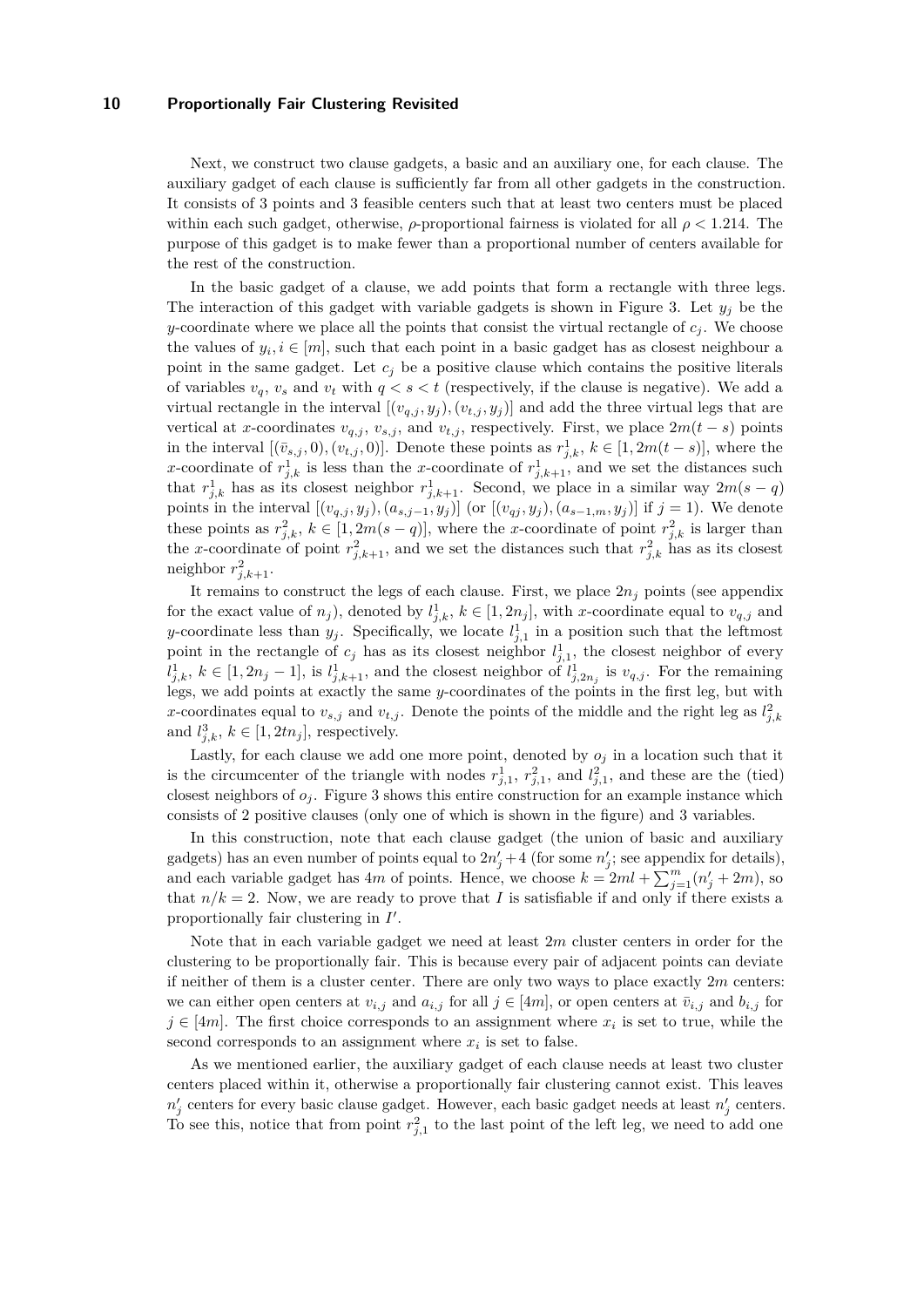<span id="page-10-0"></span>

**Figure 3** The rectangle and the legs of clause  $c_1 = v_1 \vee v_2 \vee v_3$  in an instance with  $m = 2$  and  $l = 3$ . A directed edge from one node points to the closest neighbor of the node.

center at every other point. Similarly, from point  $r_{j,1}^1$  to the last point of the right leg, we also need a center at every other point. The same holds for the middle leg. As these are  $2n'_{j}$  points in total, this requires at least  $n'_{j}$  centers in an alternating pattern. Notice that at least one of  $r_{j,1}^1$ ,  $r_{j,1}^2$  and  $l_{j,1}^2$  must also be an open center, otherwise  $o_j$  can deviate with one of them. This is possible only if at least one of the corresponding variable nodes is an open center. The reason is that the last point of at least one leg is not an open center and this point should not want to deviate with its closest node (which corresponds to the literal of the clause). This happens if and only if this node is a center, and so the clause is satisfied.

This shows that *I* is satisfiable if and only if  $I'$  admits a proportionally fair clustering.  $\triangleleft$ 

Next, we consider implementing the greedy capture algorithm when  $\mathcal{M} = \mathbb{R}^t$ . As we remarked earlier, this is tricky because the description of greedy capture requires simultaneously growing a ball from every location in  $\mathcal M$  until a ball captures at least  $n/k$  points. Let us focus on the first ball for which this happens. When  $\mathcal{M} = \mathbb{R}^t$ , this is the smallest ball that contains at least  $n/k$  of *n* given points. The problem of finding the smallest ball containing at least *p* of *n* given points is a well-studied problem in computational geometry. This is known to be NP-hard, but admits a PTAS. We show that its NP-hardness easily carries over to implementing the greedy capture algorithm, but we can also use its PTAS to approximately implement greedy capture with only a slightly worse approximation guarantee to proportional fairness than the 2-approximation guarantee derived in Theorem [5.](#page-4-0) The proof of this result appears in the appendix.

<span id="page-10-1"></span>▶ **Theorem 11.** Let  $t \in \mathbb{N}$ , finite  $N \subset \mathbb{R}^t$ , and  $k \in \mathbb{N}$  be given as input. Suppose  $M = \mathbb{R}^t$ and  $d = L^2$ . Then, the following hold.

- **1.** *The clustering returned by greedy capture algorithm cannot be computed in polynomial time unless*  $P = NP$ .
- **2.** *If t is constant, then it can be computed in polynomial time.*
- **3.** *Even if t is not constant, for any constant*  $\epsilon > 0$ *, there exists a polynomial-time algorithm which finds a*  $(2 + \epsilon)$ *-proportionally fair clustering.*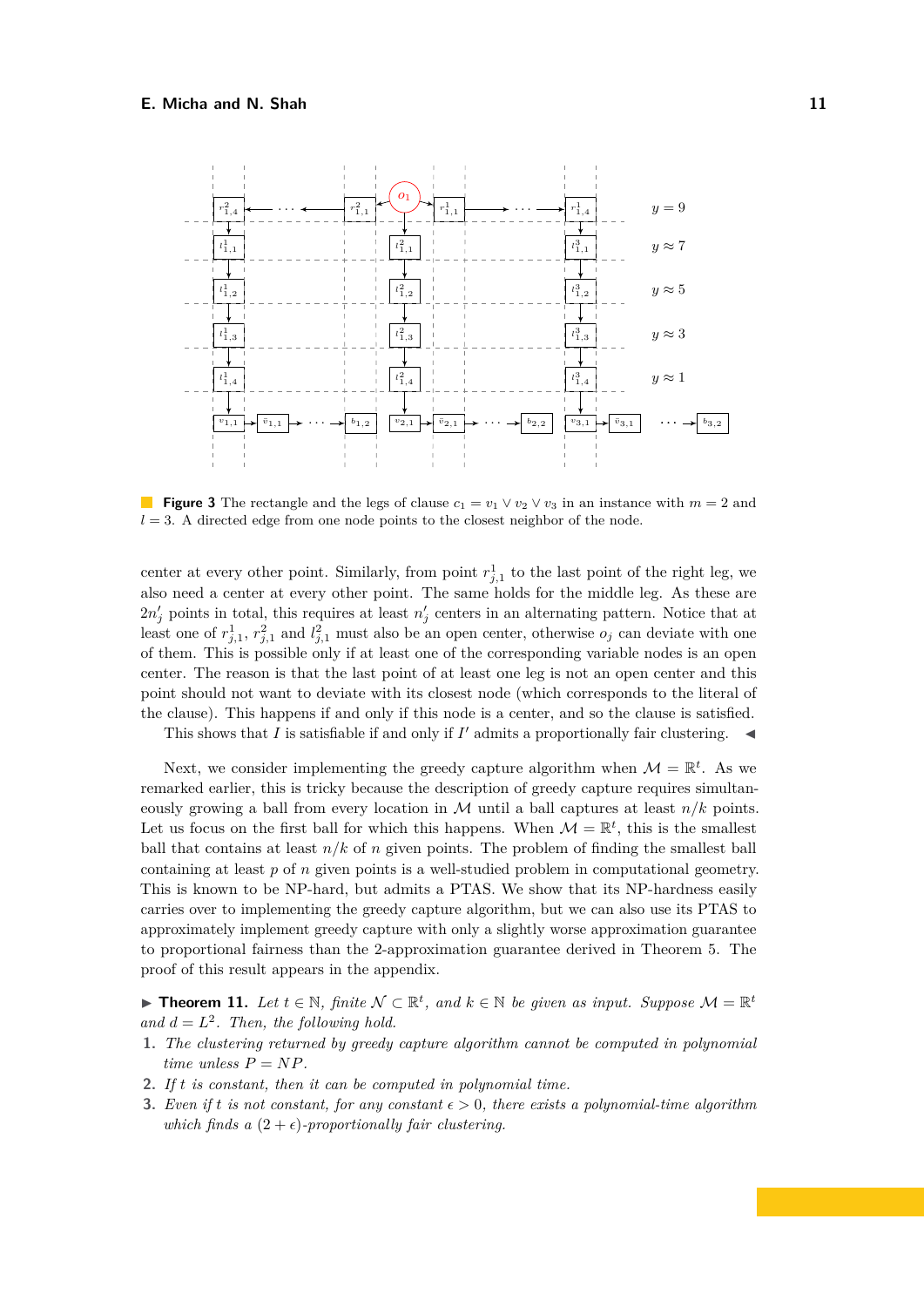# <span id="page-11-0"></span>**7 Learning Fair Clustering**

A key concern in machine learning is generalization. In our context, the question is whether a clustering that is (approximately) proportionally fair with respect to random samples taken from an underlying population would remain (approximately) proportionally fair with respect to the whole population. A positive answer to this question could be useful in two ways.

First, sometimes we may have access only to samples from an underlying population. In this case, we can rest assured that by computing a clustering that is fair with respect to the samples, it is also fair with respect to the population. Second, even if the entire population is known, it may be very large. As we noticed in Section [6,](#page-7-0) finding a proportionally fair clustering or even running the greedy capture algorithm is NP-hard; thus, these tasks may be infeasible for a large population. However, it may be possible to do so on a smaller sample taken from the population, which is where the generalization guarantee can be useful.

Chen et al. [\[6\]](#page-13-0) show that generalization indeed holds for proportional fairness. Specifically, they define the following relaxation of *ρ*-proportional fairness.

 $\triangleright$  **Definition 12.** *We say that a k-clustering X is p-proportionally fair to*  $(1+\epsilon)$ *-deviations with respect to*  $\mathcal N$  *if for all*  $S \subseteq \mathcal N$  *with*  $|S| \ge |\mathcal N| \cdot (1+\epsilon)/k$  *and all*  $y \in \mathcal M$ *, there exists at least one*  $i \in S$  *such that*  $\rho \cdot d(i, y) \geq d(i, X)$ .

Chen et al. show that if  $N \subseteq \mathcal{N}$  is a uniformly random sample of size  $|N| = \Omega \left( \frac{k^3}{\epsilon} \right)$  $\frac{\epsilon^3}{\epsilon} \ln \frac{|{\cal M}|}{\delta},$ and if *X* is  $\rho$ -proportionally fair with respect to *N*, then *X* is  $\rho$ -proportionally fair to  $(1 + \epsilon)$ deviations with respect to N with probability at least  $1 - \delta$ .

Unfortunately, this bound depends on  $|\mathcal{M}|$ , and breaks down when  $|\mathcal{M}|$  is infinite, which is the focus of our work. We establish a stronger guarantee that does not depend on  $|M|$  by utilizing the framework of VC dimension [\[30\]](#page-14-11) for binary classifiers. First, we show that there is a natural family of binary classifiers associated with a given clustering.

▶ **Definition 13.** *Given a set of points*  $N$ , *a k*-*clustering*  $X \in \mathcal{M}^k$ , *and*  $y \in \mathcal{M}$ , *define the binary classifier*  $h_{X,y}: \mathcal{N} \to \{0,1\}$  *such that*  $h_{X,y}(i) = 1$  *if and only if*  $\rho \cdot d(i, y) < d(i, X)$ *. Define the "error" of this classifier on a set of points*  $S \subseteq \mathcal{N}$  *as*  $\text{err}_S(h_{X,y}) = (1/|S|)$ .  $\sum_{i \in S} h_{X,y}(i)$ .

Intuitively,  $h_{X,y}(i) = 1$  if and only if *i* can be part of a coalition that complains about the unfairness of *X* by demonstrating *y* as a location that provides them  $\rho$ -improvement. The use of the term "error" may be confusing. Unlike in traditional classification context, where there is a true classifier and the error is measured in terms of the fraction of points on which a given classifier differs from the true classifier, in our case the "error" is simply the fraction of points that can deviate. One can equivalently think of the "true classifier" as the one that outputs 0 on every point.

Note that *X* is *ρ*-proportionally fair to  $(1 + \epsilon)$ -deviations with respect to *N* if and only if  $\text{err}_{\mathcal{N}}(X, y) \leq \frac{1+\epsilon}{k}$  for all  $y \in \mathcal{M}$ . Our goal is to show that given a sufficiently large random sample  $N \subseteq \mathcal{N}$ , if we have a clustering X that is  $\rho$ -proportionally fair with respect to *N*, then it is *ρ*-proportionally fair to  $(1 + \epsilon)$ -deviations with respect to N with high probability. However, note that we have no control over what *X* or *y* are. This is where the stronger "uniform convergence" guarantee — this establishes that  $|\text{err}_N(h_{X,y}) - \text{err}_N(h_{X,y})|$ is bounded for all  $X, y$  — becomes useful. Let us begin by introducing the VC dimension and a well-known uniform convergence guarantee that depends on the VC dimension.

 $\triangleright$  **Definition 14** (VC Dimension). Let N be a set of points. Let H be a family of binary *classifiers over* N. We say that  $H$  shatters  $S \subseteq N$  *if for every labeling*  $\ell : S \rightarrow \{0,1\}$ *, there*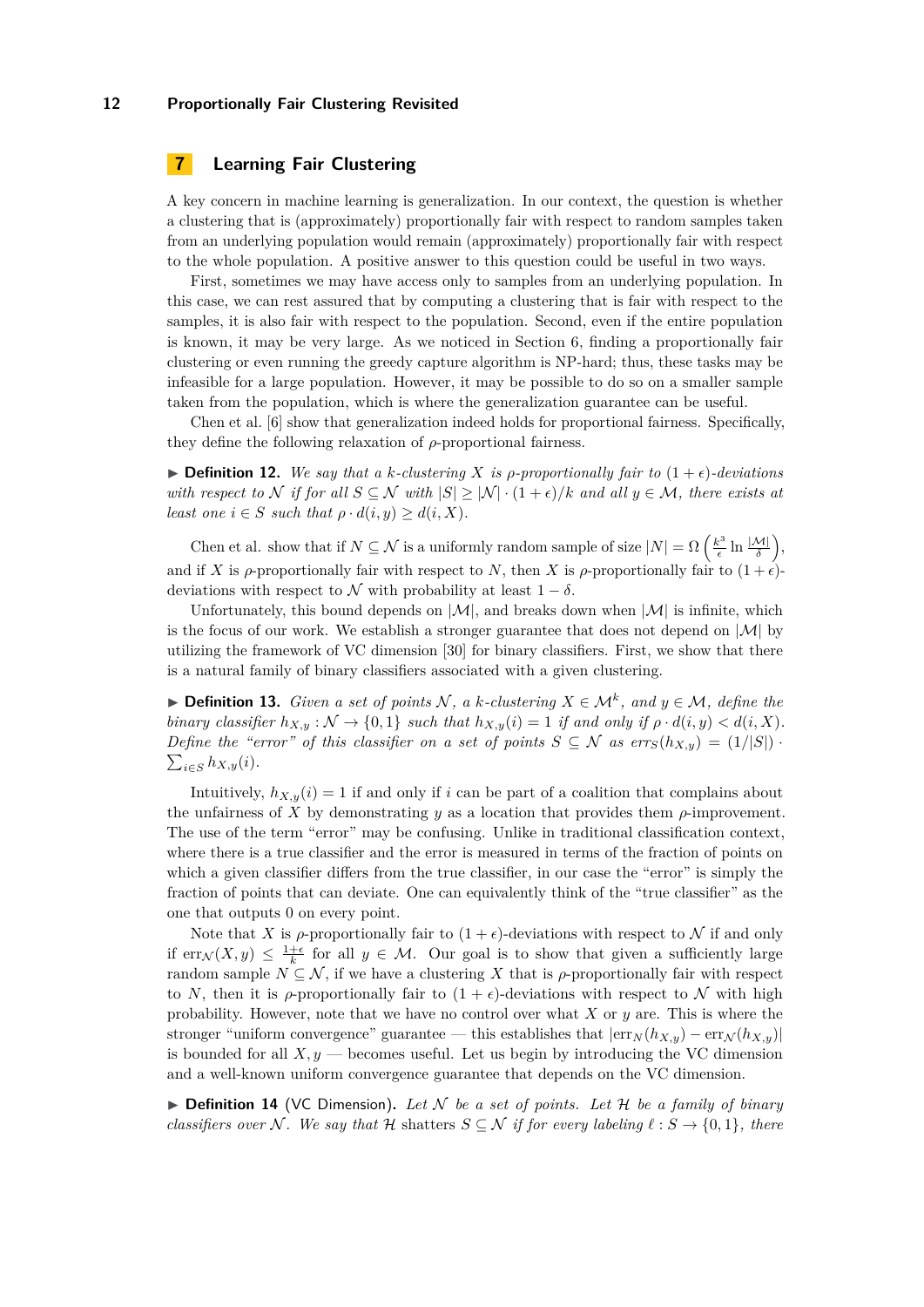*exists a classifier*  $h \in \mathcal{H}$  *such that*  $h(i) = \ell(i)$  *for all*  $i \in S$ *. The VC dimension of*  $\mathcal{H}$ *, denoted*  $\dim^{\text{VC}}(\mathcal{H})$ *, is the size of the largest S that can be shattered by*  $\mathcal{H}$ *.* 

<span id="page-12-0"></span>**Proposition 15** ([\[26\]](#page-14-12)). Let H be a family of binary classifiers over a set of points N. If  $N \subseteq \mathcal{N}$  *is a uniformly random sample with*  $|N| \geq \Omega \left( \frac{\dim^{\text{VC}}(\mathcal{H}) + \ln(1/\delta)}{\epsilon^2} \right)$  $\frac{d}{\epsilon^2}$  (1/8)  $\left( \frac{d}{\epsilon^2} \right)$ , then with probability  $\alpha t$  least  $1 - \delta$ ,  $| \text{err}_N(h) - \text{err}_N(h) | \leq \epsilon$  for all  $h \in \mathcal{H}$ .

We show that the family of classifiers  $\{h_{X,y}|X \in \mathcal{M}^k, y \in \mathcal{M}\}\$  has finite VC dimension when  $\mathcal{M} = \mathbb{R}^t$  with finite *t*. This, along with Proposition [15,](#page-12-0) gives us the desired result.

<span id="page-12-1"></span>▶ **Theorem 16.** *Fix*  $\epsilon, \delta > 0, \ \rho \geq 1, \ k, t \in \mathbb{N}$ , and metric  $(\mathcal{X}, d)$  where  $\mathcal{X} = \mathbb{R}^t$  and  $d = L^2$ . Let N be a set of points and  $\mathcal{M} = \mathbb{R}^t$  be the set of feasible cluster centers. Let  $N \subseteq \mathcal{N}$  be *sampled uniformly at random with*  $|N| \ge \Omega \left( \frac{k^2 \cdot (tk \ln k + \ln(1/\delta))}{\epsilon^2} \right)$  $\frac{k+\ln(1/\delta))}{\epsilon^2}$ . Then, with probability at *least*  $1 - \delta$ *, every k*-*clustering*  $X \in \mathcal{M}^k$  *that is p*-proportionally fair with respect to N is *ρ-proportionally fair to*  $(1 + \epsilon)$ *-deviations with respect to* N.

**Proof.** Given a pair of points *x* and *y*, note that the set of points *i* such that  $\rho d(i, y) \geq d(i, x)$ is a half-space in  $\mathbb{R}^t$  when  $rho = 1$  and a ball in  $\mathbb{R}^t$  when  $\rho > 1$ . Hence, given  $X \in \mathcal{M}^k$ , the set of points *i* satisfying  $\rho d(i, y) \geq d(i, X)$  is the union of *k* half-spaces or balls in  $\mathbb{R}^t$ . It is known that the VC dimension of unions of *k* half-spaces or balls in  $\mathbb{R}^t$  is  $O(t k \ln k)$  [\[4\]](#page-13-17).

Substituting this bound in Proposition [15,](#page-12-0) we get that  $|N| \geq \Omega \left( \frac{k^2 \cdot (t k \ln k + \ln(1/\delta))}{\epsilon^2} \right)$  $\frac{k+\ln(1/\delta))}{\epsilon^2}$  is sufficient to ensure that with probability at least  $1 - \delta$ ,  $\text{err}_{\mathcal{N}}(h_{X,y}) \leq \text{err}_{N}(h_{X,y}) + \epsilon/k$  for all  $X, y$ . In particular, when X is  $\rho$ -proportionally fair with respect to N, this ensures that with probability at least  $1 - \delta$ , *X* is  $\rho$ -proportionally fair to  $(1 + \epsilon)$ -deviations with respect to N.

While we do not formally consider the case of infinite set of points ( $|\mathcal{N}| = \infty$ ) in this work, one can define  $\mathcal N$  as a distribution over infinitely many points, and ask whether a probability mass of at least 1*/k* has a beneficial deviation. Note that Theorem [16](#page-12-1) applies to this case as well because it does not depend on  $|\mathcal{N}|$ .

# **8 Discussion**

In this work, we advanced the study of proportionally fair clustering in a metric space, and focused on the case where the set of possible cluster center  $M$  is the entire (usually infinite) metric space. Our work leaves a number of open questions.

The most immediate question is to bridge the gap between our lower and upper bounds on the approximation ratio to proportional fairness from Section [3](#page-3-0) and Section [4.](#page-5-0) In particular, we conjecture that for  $L^2$ , the lower bound of  $2/\sqrt{3}$  from Theorem [7](#page-5-4) may be achievable. This specific number is reminiscent of Jung's theorem, which states that for  $L^2$  distance in  $\mathbb{R}^2$ (which is where the lower bound stems from), any set of points with diameter at most 1 is contained in a ball of radius at most  $1/\sqrt{3}$ . This could be useful in closing the gap for  $L^2$ . Section [5](#page-5-1) leaves open an important question which is whether a proportionally fair clustering exists for all graphs when  $\mathcal{N} = \mathcal{M}$  is the set of all nodes of the graph. Our hardness results from Section [6](#page-7-0) and learnability results from Section [7](#page-11-0) only apply to the *L* <sup>2</sup> distance because they use results and techniques from the literature that are only available for  $L^2$ . Deriving similar results for other distance metrics would be very interesting.

More broadly, we find proportional fairness to be a very elegant fairness solution concept for clustering. Adapting this idea of proportional fairness to other machine learning settings such as regression or classification can lead to many avenues for future work.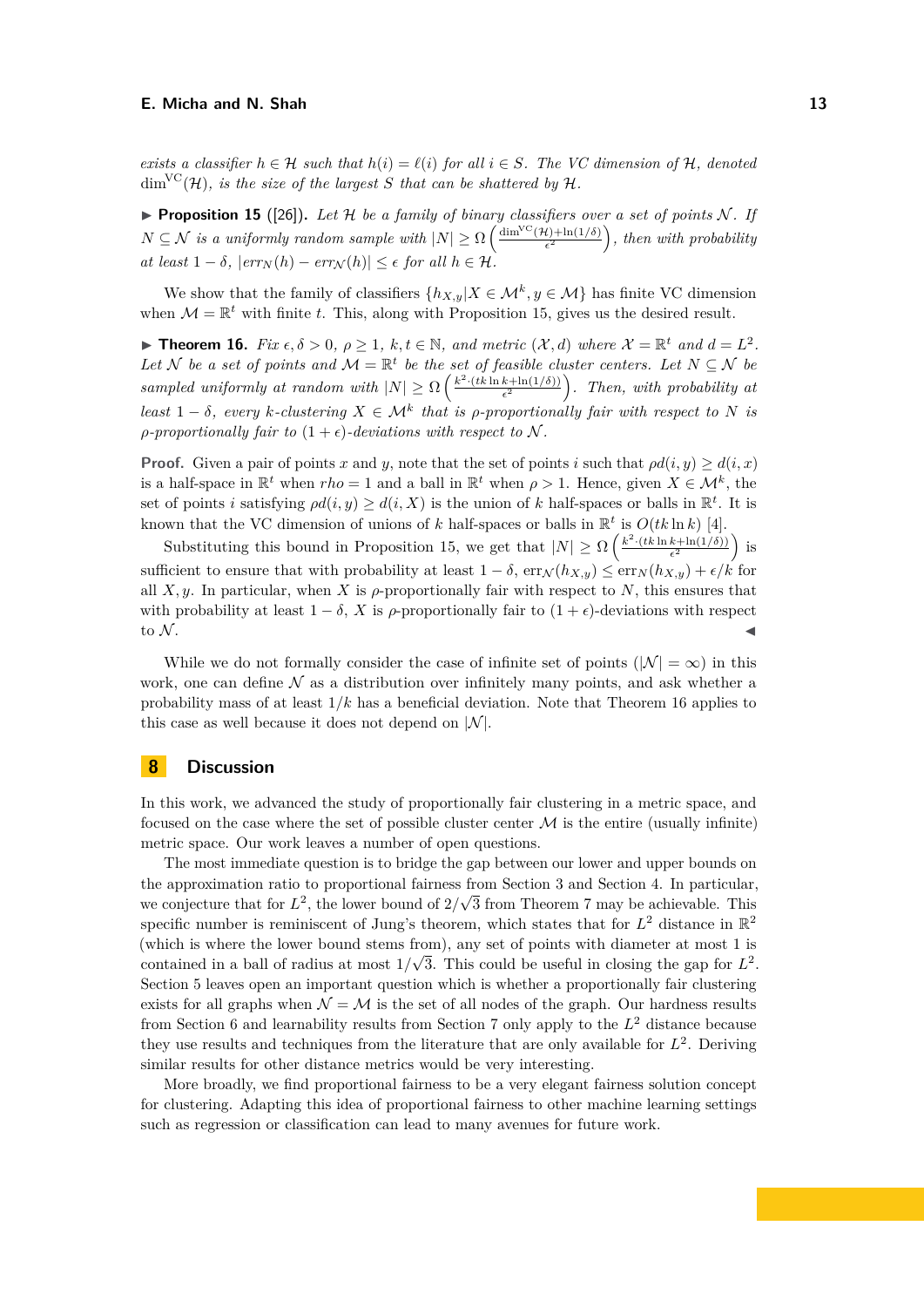#### **References**

- <span id="page-13-3"></span>**1** Alekh Agarwal, Miroslav Dudík, and Zhiwei Steven Wu. Fair regression: Quantitative definitions and reduction-based algorithms. In *Proceedings of the 36th International Conference on Machine Learning (ICML)*, 2019. Forthcoming.
- <span id="page-13-14"></span>**2** Noga Alon, Michal Feldman, Ariel D Procaccia, and Moshe Tennenholtz. Strategyproof approximation of the minimax on networks. *Mathematics of Operations Research*, 35(3):513– 526, 2010.
- <span id="page-13-1"></span>**3** Julia Angwin, Jeff Larson, Surya Mattu, and Lauren Kirchner. Machine bias: There's software used across the country to predict future criminals. *And it's biased against blacks. ProPublica*, 23, 2016.
- <span id="page-13-17"></span>**4** Anselm Blumer, Andrzej Ehrenfeucht, David Haussler, and Manfred K. Warmuth. Learnability and the vapnik-chervonenkis dimension. *Journal of the Association for Computing Machinery*, 36(4):929–965, 1989.
- <span id="page-13-7"></span>**5** T. Calders, F. Kamiran, and M. Pechenizkiy. Building classifiers with independency constraints. In *Proceedings of the IEEE International Conference on Data Mining Workshops*, pages 13–18, 2009.
- <span id="page-13-0"></span>**6** X. Chen, B. Fain, L. Lyu, and K. Munagala. Proportionally fair clustering. In *Proceedings of the 36th International Conference on Machine Learning (ICML)*, pages 1032–1041, 2019.
- <span id="page-13-10"></span>**7** V. Conitzer, R. Freeman, N. Shah, and J. W. Vaughan. Group fairness for the allocation of indivisible goods. In *Proceedings of the 33rd AAAI Conference on Artificial Intelligence (AAAI)*, pages 1853–1860, 2019.
- <span id="page-13-13"></span>**8** Joseph Cox and Michael B Partensky. Spatial localization problem and the circle of Apollonius. arXiv:physics/0701146, 2007.
- **9** Mónika Csikós, Nabil H. Mustafa, and Andrey Kupavskii. Tight lower bounds on the vcdimension of geometric set systems. *Journal of Machine Learning Research*, 20(81):1–8, 2019.
- <span id="page-13-9"></span>**10** B. Fain, K. Munagala, and N. Shah. Fair allocation of indivisible public goods. In *Proceedings of the 19th ACM Conference on Economics and Computation (EC)*, pages 575–592, 2018.
- <span id="page-13-15"></span>**11** Michal Feldman and Yoav Wilf. Strategyproof facility location and the least squares objective. In *Proceedings of the fourteenth ACM conference on Electronic commerce*, pages 873–890, 2013.
- <span id="page-13-4"></span>**12** Dimitris Fotakis. Incremental algorithms for facility location and k-median. *Theoretical Computer Science*, 361(2-3):275–313, 2006.
- <span id="page-13-6"></span>**13** Anupam Gupta, Guru Guruganesh, and Melanie Schmidt. Approximation Algorithms for Aversion k-Clustering via Local k-Median. In *Proceedings of the 43rd International Colloquium on Automata, Languages and Programming (ICALP)*, pages 66:1–66:13, 2016.
- <span id="page-13-8"></span>**14** M. Hardt, E. Price, and N. Srebro. Equality of opportunity in supervised learning. In *Proceedings of the 30th*, pages 3315–3323, 2016.
- <span id="page-13-12"></span>**15** Tatsunori B Hashimoto, Megha Srivastava, Hongseok Namkoong, and Percy Liang. Fairness without demographics in repeated loss minimization. arXiv:1806.08010, 2018.
- <span id="page-13-16"></span>**16** Stephen T. Hedetniemi, David P. Jacobs, and K. E. Kennedy. A theorem of ore and selfstabilizing algorithms for disjoint minimal dominating sets. *Theoretical Computer Science*, 593:132–138, 2015.
- <span id="page-13-2"></span>**17** Safwan Hossain, Andjela Mladenovic, and Nisarg Shah. Designing fairly fair classifiers via economic fairness notions. In *Proceedings of the 29th International World Wide Web Conference (WWW)*, 2020. Forthcoming.
- <span id="page-13-11"></span>**18** M. Kearns, S. Neel, A. Roth, and Z. S. Wu. Preventing fairness gerrymandering: Auditing and learning for subgroup fairness. In *Proceedings of the 35th International Conference on Machine Learning (ICML)*, pages 2569–2577, 2018.
- <span id="page-13-5"></span>**19** Ke Liao and Diansheng Guo. A clustering-based approach to the capacitated facility location problem 1. *Transactions in GIS*, 12(3):323–339, 2008.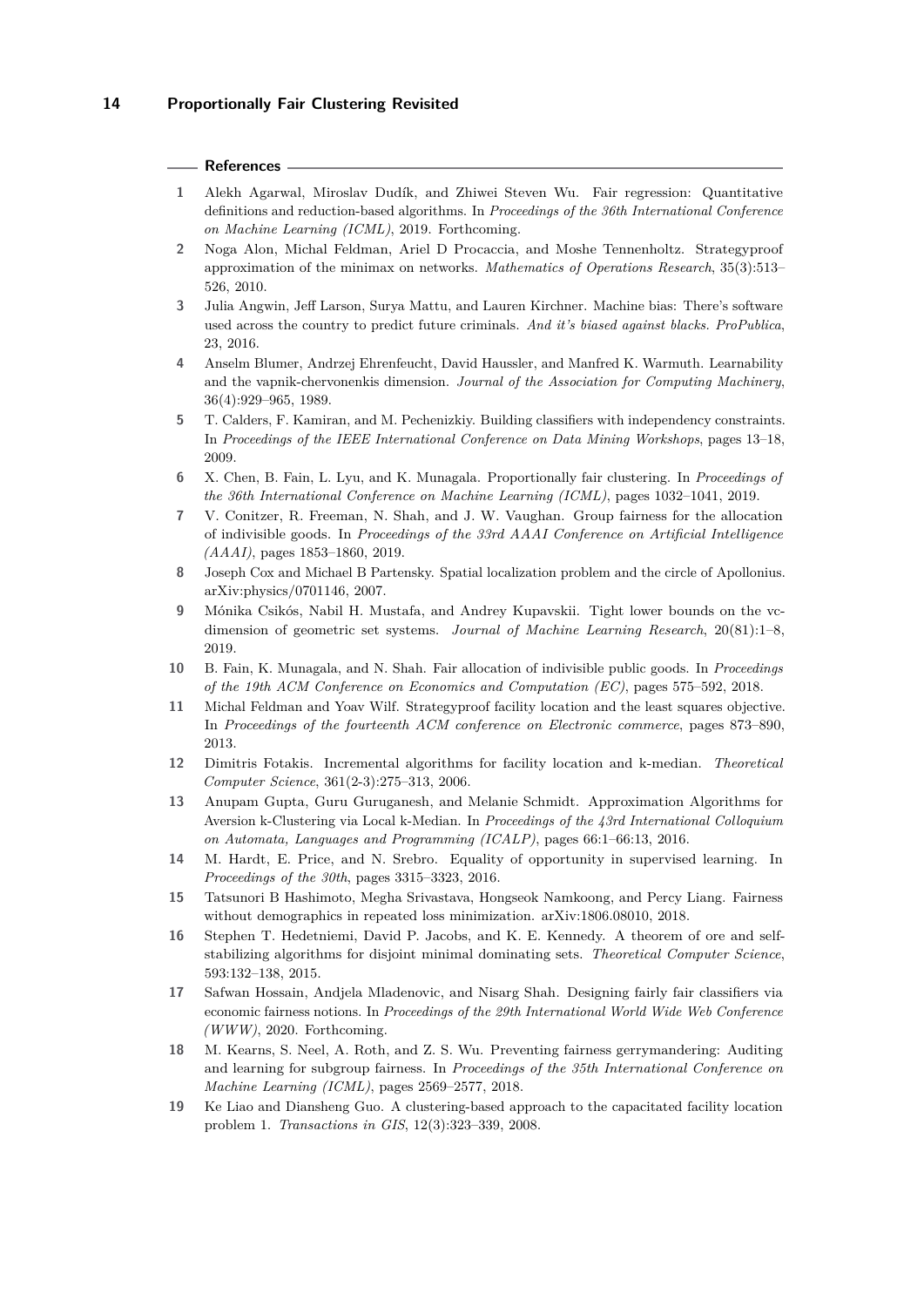- <span id="page-14-3"></span>**20** Ninareh Mehrabi, Fred Morstatter, Nripsuta Saxena, Kristina Lerman, and Aram Galstyan. A survey on bias and fairness in machine learning. arXiv:1908.09635, 2019.
- <span id="page-14-6"></span>**21** H. Moulin. *Fair Division and Collective Welfare*. MIT Press, 2003.
- <span id="page-14-2"></span>**22** A. Narayanan. Translation tutorial: 21 fairness definitions and their politics. In *Proceedings of the Conference on Fairness, Accountability, and Transparency (FAT)*, 2018.
- <span id="page-14-1"></span>**23** Cathy O'Neil. *Weapons of math destruction: How big data increases inequality and threatens democracy*. Broadway Books, 2016.
- <span id="page-14-10"></span>**24** Oystein Ore. Theory of graphs. *American Mathematical Society Colloquium. Providence, R.I.*, 38, 1962.
- <span id="page-14-0"></span>**25** David C. Parkes and Rakesh V. Vohra. Algorithmic and economic perspectives on fairness. ArXiv 1909.05282, 2019.
- <span id="page-14-12"></span>**26** Shai Shalev-Shwartz and Shai Ben-David. *Understanding machine learning: From theory to algorithms*. Cambridge university press, 2014.
- <span id="page-14-9"></span>**27** L. Shapley and H. Scarf. On cores and indivisibility. *Journal of Mathematical Economics*, 1(1):23–37, 1974.
- <span id="page-14-14"></span>**28** Vladimir Shenmaier. The problem of a minimal ball enclosing k points. *Journal of Applied and Industrial Mathematics*, 7(3):444–448, 2013.
- <span id="page-14-7"></span>**29** B. Ustun, Y. Liu, and D. C. Parkes. Fairness without harm: Decoupled classifiers with preference guarantees. In *Proceedings of the 36th International Conference on Machine Learning (ICML)*, pages 6373–6382, 2019.
- <span id="page-14-11"></span>**30** V. Vapnik and A. Chervonenkis. On the uniform convergence of relative frequencies of events to their probabilities. *Theory of Probability and its Applications*, 16(2):264––280, 1971.
- <span id="page-14-8"></span>**31** H. Varian. Equity, envy and efficiency. *Journal of Economic Theory*, 9:63–91, 1974.
- <span id="page-14-5"></span>**32** Muhammad Bilal Zafar, Isabel Valera, Manuel Gomez-Rodriguez, and Krishna P Gummadi. Fairness constraints: A flexible approach for fair classification. *Journal of Machine Learning Research*, 20(75):1–42, 2019.
- <span id="page-14-4"></span>**33** Rich Zemel, Yu Wu, Kevin Swersky, Toni Pitassi, and Cynthia Dwork. Learning fair representations. In *International Conference on Machine Learning*, pages 325–333, 2013.

# **A Proof of Theorem [6](#page-4-1)**

**Proof.** We provide an example with  $t = 2$ ; for an example in higher dimension, we can simply set the remaining coordinates to 0. Further, for  $\mathbb{R}^2$ , we remark that  $L^1$  and  $L^{\infty}$  are equivalent<sup>[3](#page-14-13)</sup> up to a rotation by 45 deg. Hence, a counterexample for  $L^1$ , rotated by 45 deg, is also a counterexample for  $L^{\infty}$ . Thus, let us use  $d = L^1$  without loss of generality.

In our example, we have  $|\mathcal{N}| = 28$  and  $k = 7$ . N consists of four isomorphic sets of 7 points each. The coordinates of one such set of points are given below.

| $p_1$ | $\begin{array}{ccc} & p_2 & \end{array}$ |  |  |  |
|-------|------------------------------------------|--|--|--|
|       |                                          |  |  |  |

Each set is located sufficiently far from the other sets. Greedy capture opens the first four cluster centers at coordinates (0*,* 0) in each set. Then, it opens the remaining three cluster centers in three of the sets. Among points in the remaining fourth set, which derive their cost from the single center at  $(0,0)$  in their set, points  $\{p_2, p_5, p_6, p_7\}$  can deviate with a center at  $(0, \sqrt{2})$ , which would reduce the cost to each point by a factor at least  $1 + \sqrt{2}$ as  $\epsilon \to 0$ . Hence, the clustering produced by greedy capture is not  $\rho$ -proportionally fair for  $\rho < 1 + \sqrt{2}$ .  $\overline{2}$ .

<span id="page-14-13"></span><sup>&</sup>lt;sup>3</sup> We say that two distance metrics  $d_1$  and  $d_2$  are equivalent if there exists a constant  $\kappa > 0$  such that for all  $x, y, d_1(x, y) = \kappa d_2(x, y)$ . In this case, the equivalence is achieved after the space is rotated by 45 deg.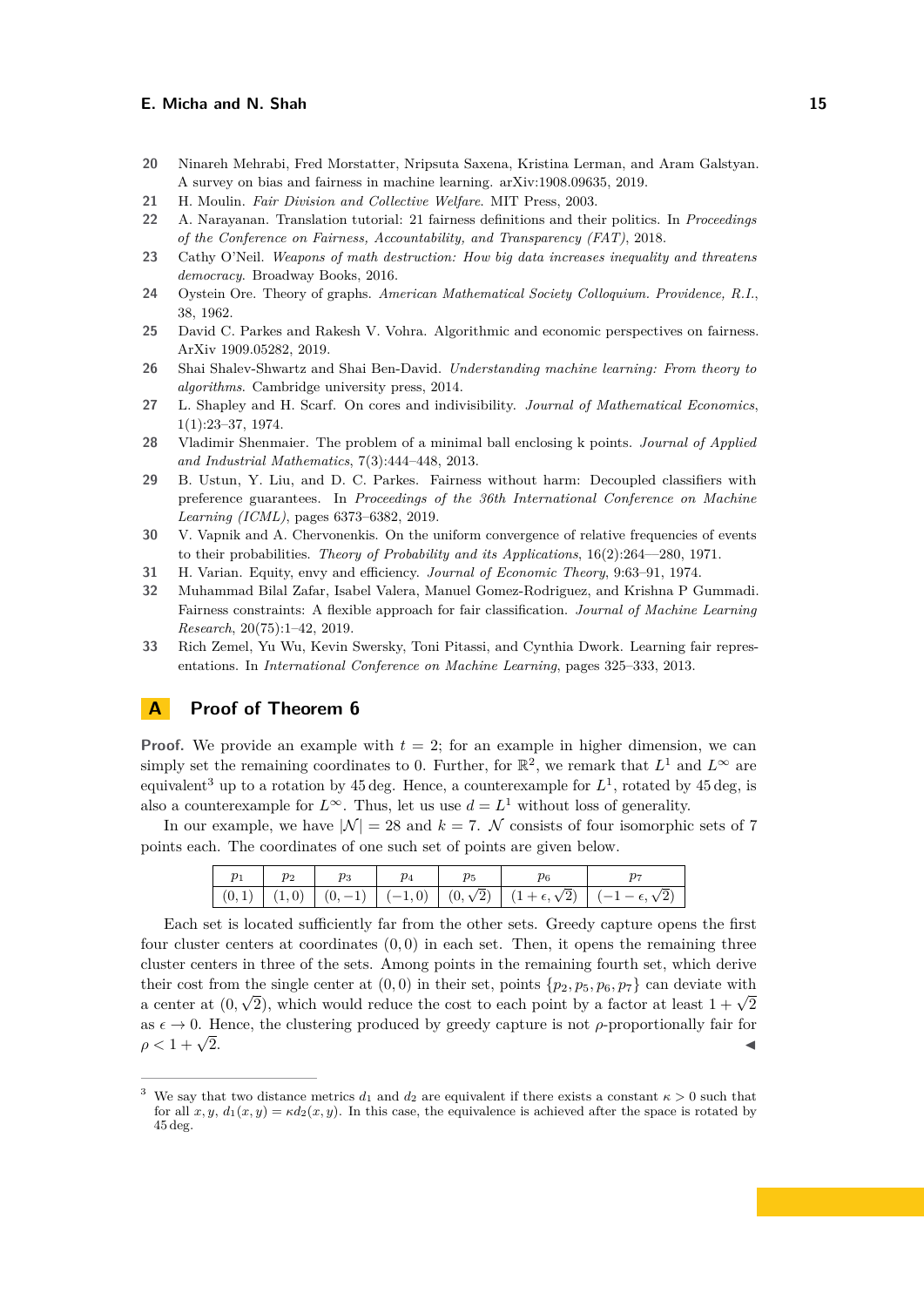# **B Proof of Theorem [8](#page-5-3)**

**Proof.** Once again, we set  $t = 2$  without loss of generality, and using the earlier noted equivalence between  $L^1$  and  $L^\infty$  for  $\mathbb{R}^2$  up to a rotation by 45 deg, we only need to derive the lower bound for one of the two metrics. We do so for  $L^\infty$  for simplicity of calculation.

Consider an instance in which  $|\mathcal{N}| = 10$  and  $k = 5$ . Note that  $n/k = 2$ . Let N consist of two isomorphic sets of 5 points each; the coordinates of one of the sets is given below. The other set, as usual, is assumed to be sufficiently far.

|  | $(0,5)$ $(1,0)$ $(-1,0)$ $(3,2)$ $(-3,2)$ |  |
|--|-------------------------------------------|--|

As before, by the pigeonhole principle, under any clustering *X*, at least one set of 5 points (say the set described above, without loss of generality) must derive its costs from only two cluster centers.

Let those cluster centers by  $c_1 = (x_1, y_1)$  and  $c_2 = (x_2, y_2)$ . Let  $X = \{c_1, c_2\}$ . Suppose for contradiction that the clustering is  $\rho$ -proportionally fair for some  $\rho < 1.4$ . We consider different cases regarding the centers' positions, and we prove that for each case, there exists a pair of points that can deviate to a new center *y* and reduce the cost to each by a factor of at least 1*.*4, establishing the contradiction.

First, we claim that  $\min(x_1, x_2) < -0.6$ . Indeed, if  $\min(x_1, x_2) \ge -0.6$ , then  $d(p_3, X) \ge$ 0.4 and  $d(p_5, X) \geq 2.4$ , while  $d(p_3, p_5) = 2$ . So, as in the proof of Theorem [7,](#page-5-4) they can choose a point *y* on the line connecting them such that  $d(y, p_3)/d(y, p_5) = d(p_3, X)/d(p_5, X)$ , and reduce the cost to each by a factor of at least 1.4. A symmetric argument with points  $p_2$  and  $p_4$  (instead of  $p_3$  and  $p_5$ ) shows that  $\max(x_1, x_2) > 0.6$ .

Next, we claim that  $\max(y_1, y_2) > 1.4$ . Indeed, if  $\max(y_1, y_2) \le 1.4$ , then  $d(p_1, X) \ge 3.6$ and  $d(p_4, X) \geq 0.6$ , while  $d(p_1, p_4) = 3$ . So, as before, they can choose a point on the line connecting them such that the cost to each reduces by a factor of at least 1*.*4. A symmetric argument with points  $p_2$  and  $p_3$  (instead of  $p_1$  and  $p_4$ ) shows that  $\min(y_1, y_2)$  < 1.4.

Under these observations and as the instance is symmetric with respect to the *y*-axis, without loss of generality, we assume that  $y_1 > 1.4$  and  $x_1 < -0.6$ , while  $y_2 < 1.4$  and  $x_2 > 0.6$ . We distinguish between two cases.

- **Case 1:**  $d(p_3, X) = d(p_3, c_1)$ . Let  $y_1 = 1.4 + y'_1$ . Then,  $d(p_3, X) \ge 1.4 + y'_1$ . As  $d(p_2, c_1) \ge 1.6$ , we have that  $d(p_2, X) = d(p_2, c_2) < 1.4 - y_1'$ , otherwise  $p_3$  and  $p_2$  could choose a point on the line connecting them to reduce their costs by a factor of at least 1.4. Hence,  $x_2 < 2.4 - y_1$  and  $y_2 < 1.4 - y_1$ . Then, notice that  $d(p_4, c_1) \geq 3.6$  and  $d(p_4, c_2) \geq 0.6 + y'_1$ , while  $d(p_1, c_2) \geq 3.6$  and  $d(p_1, c_1) \geq 3.6 - y'_1$ . Now, it is easy to see that  $p_1$  and  $p_4$  can choose a center on the line connecting them and reduce their costs by a factor of at least 1*.*4.
- **Case 2:**  $d(p_3, X) = d(p_3, c_2)$ . Let  $x_2 = 0.6 + x'_2$ . Then,  $d(p_3, X) \ge 1.6 + x'_2$ . As  $d(p_5, c_2) \geq 3.6$ , we must have  $d(p_5, X) = d(p_5, c_1) < 1.2 - x'_2$ . Hence,  $x_1 < 1.8 - x'_2$ and  $y_2 < 3.2 - x'_2$ . Then, notice that  $d(p_1, c_2) \ge 3.6$  and  $d(p_1, c_1) \ge 5 - 3.2 + x'_2$ , while  $d(p_4, c_1) \geq 3.6$  and  $d(p_4, c_2) \geq 2.4 - x_2'$ . Now, we observe that  $p_1$  and  $p_4$  can choose a center on the line connecting them and reduce their costs by a factor of at least 1*.*4.

This concludes the proof.

# **C Proof of Theorem [10](#page-8-2)**

**Proof.** We begin by proving the theorem for the case that  $n/k = 2$ , and later we generalize it for every case that  $n/k$  is equal to an even integer.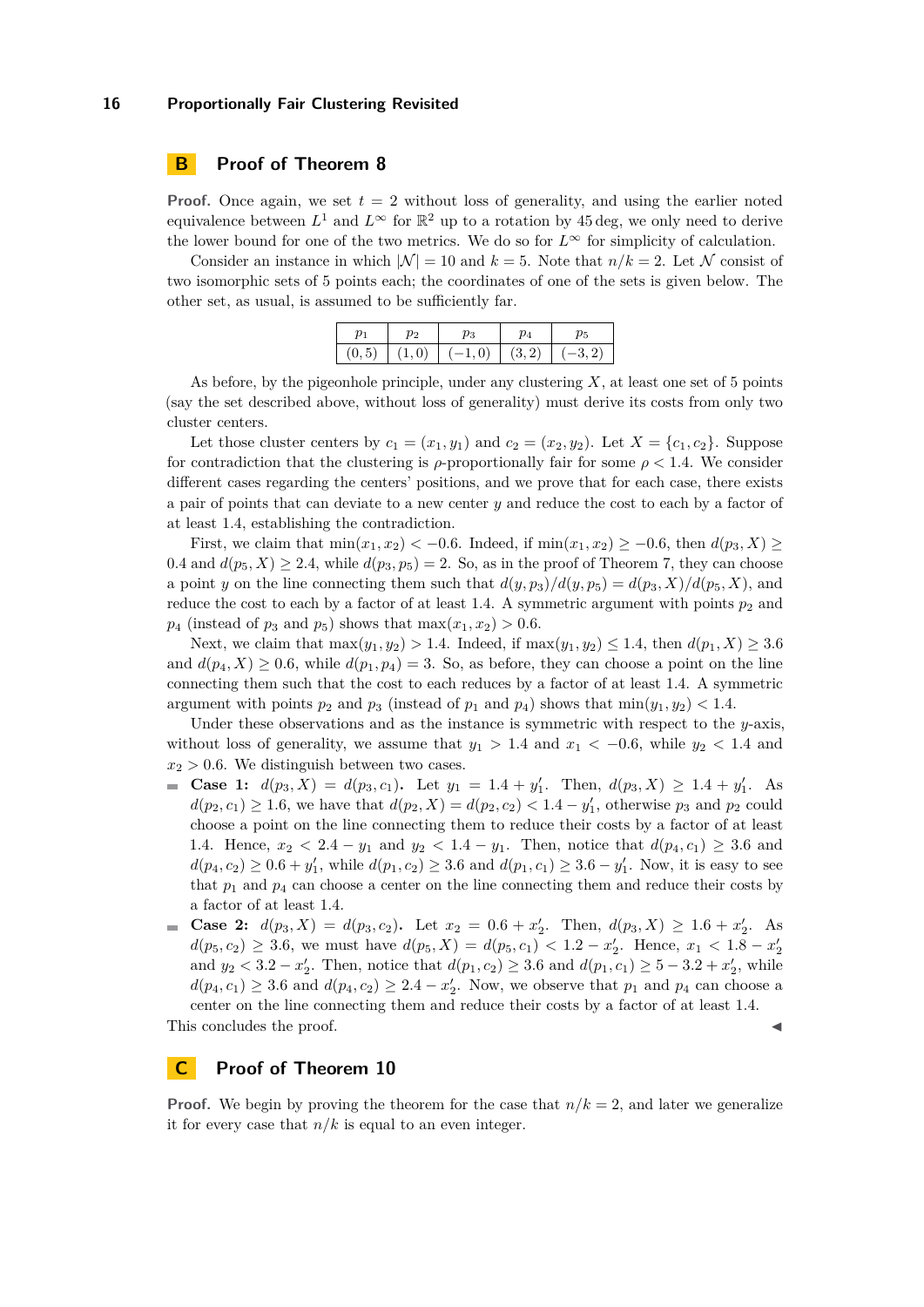We use a polynomial-time reduction from planar monotone rectilinear 3-SAT. Let *φ* be an instance of 3-SAT with *l* boolean variables, *m* clauses, and each clause is monotone, i.e. consists only of positive or negative literals. Let *I* be an instance of a planar monotone rectilinear 3-SAT which consists of *φ*. In a rectilinear embedding of planar 3-SAT, each variable is represented by a rectangle and all the rectangles are located on x-axis without intersections. We denote with  $v_i$  the variable with the *i*th leftmost variable rectangle in  $I$ . Moreover, each clause is represented as a rectangle with three vertical lines or legs to its three literals. In the planar monotone rectilinear 3-SAT, all positive clauses (consisting only of positive literals), are drawn on the positive side of the variables and all negative clauses (consisting only of negative literals) are drawn on the negative side of the variables. We assume that there are  $c_p$  positive and  $c_n$  negative clauses (i.e.  $c_p + c_n = m$ ). We label the clauses as following: start from the positive side and label with  $c_j$  the clause with the *j*th largest *y*-value in *I*, and then continue with the negative side and label with  $c_{j+c_p}$  the clause with the *j*th smallest *y*-value. We break ties from left to right. In figure [1,](#page-8-0) you can see a planar monotone rectilinear 3-SAT instance with the corresponding labelling of the variables and the clauses.

Let  $\epsilon < \min\{\frac{2}{16ml-2}, \frac{1}{32lm^2+12m^2+8ml+4m}, \frac{\sqrt{2}-1}{4\sqrt{2}lm^2}\}$  $\frac{\sqrt{2}-1}{4\sqrt{2}lm-1}, \frac{1}{8lm}, \frac{2.86}{32lm}$ . Given *I*, we will construct an instance *I'* of data points in 2-dimensions such that if  $\phi$  is satisfiable then there is a proportionally fair clustering, otherwise there is no  $(1 + \epsilon)$ -proportional solution. The high level idea is that we will construct an image similar with an instance of planar monotone rectilinear 3-SAT by placing points in the plane.

First, for each variable  $v_i$ , we construct a variable gadget which contains the nodes  $v_{i,j}$ ,  $\bar{v}_{i,j}$ ,  $a_{i,j}$  and  $b_{i,j}$ , for  $j \in [m]$ . So, each variable gadget contains 4*m* points, and all these points are feasible cluster centers. The node  $v_{i,j}$  (resp.  $\bar{v}_{i,j}$ ) corresponds to the positive (resp. negative) literla of  $v_i$ , which may appear in clause  $c_j$ . All these nodes form a line as it is shown in figure [2.](#page-8-1) Regarding their distances, we set for every  $j \in [m-1]$ 

- $d(v_{i,1}, \bar{v}_{i,1}) = 1 (l-1)\epsilon (4m-1)(i-1)\epsilon \epsilon$
- $d(\bar{v}_{i,j}, a_{i,j}) = d(v_{i,j}, \bar{v}_{i,j}) \epsilon$
- $d(a_{i,j}, b_{i,j}) = d(\bar{v}_{i,j}, a_{i,j}) \epsilon$
- $d(v_{i,j+1}, \bar{v}_{i,j+1}) = d(b_{i,j}, v_{i,j+1}) \epsilon.$

Intuitively, each node in a gadget has as closest neighbour the node on its right, and the distance of every two points in *x*-axis is at least equal to  $1 - (l - 1)\epsilon - (4m - 1)l\epsilon =$  $1 - 4m l\epsilon + \epsilon > 1 - 4m l\epsilon.$ 

All the variable gadgets are located in x-axis in such a way that the gadget of variable  $v_i$ is on the left of respective gadget of variable  $v_{i+1}$  and we set  $d(b_{i,m}, v_{i+1,1}) = 1 - i\epsilon > 1 - i\epsilon$ .  $\forall i \in [l-1]$ . This means that every point in a variable gadget prefers a point in its gadget than any point that belongs in a different one.

Then, we construct two clause gadgets, the basic and the auxiliary for each clause. We start by making a gadget which captures the rectangle and the legs of each clause in *I* by placing some points. Let  $y_j$  be the *y*-coordinate where we place all the points that consist the virtual rectangle of  $c_j$ . We set the values of  $y_j$  as follows: for each positive clause  $c_j$  we set  $y_j = 8m + 1 - 8(j - 1)$  and for each negative clause  $c_j$  we set  $y_j = -(8m + 1 - 8(j - 1))$ . Hence, the rectangles of two different clauses have distance at least equal to 8.

Let  $c_i$  be a positive clause which contains the positive literals of variables  $v_q$ ,  $v_s$  and  $v_t$  with  $q < s < t$  (respectively, if the clause is negative). Our goal is to design a virtual rectangle in the interval  $[(v_{q,j}, y_j), (v_{t,j}, y_j)]$  and add the three virtual legs that are vertical to  $(v_{q,j}, 0)$ ,  $(v_{s,j}, 0)$  and  $(v_{t,j}, 0)$ , respectively.

We start from the virtual rectangle. Notice that there are  $2m(t-s)$  points in the interval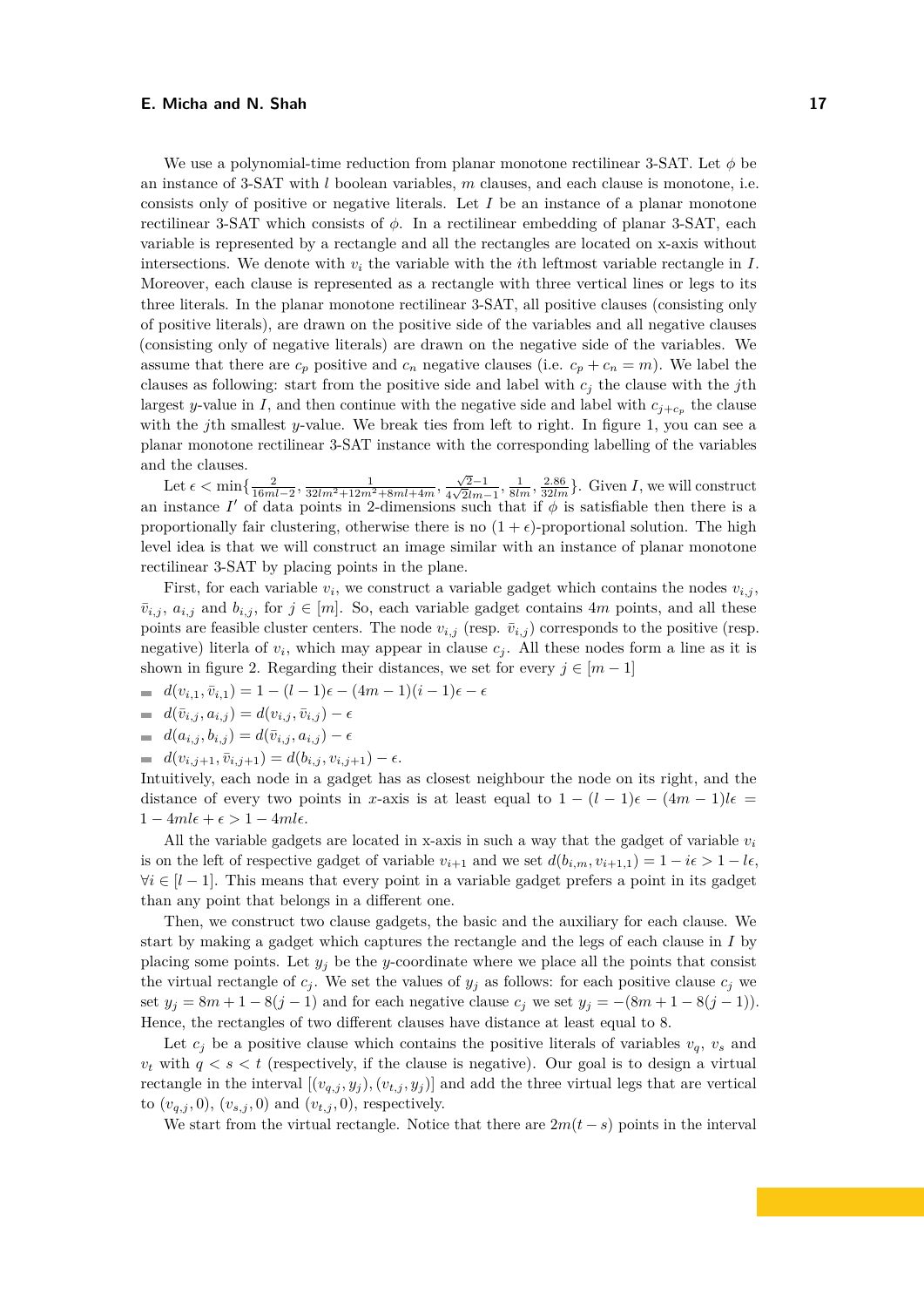$[(\bar{v}_{s,i},0),(v_{t,i},0)]$ . We place  $2m(t-s)$  points in the interval  $[(\bar{v}_{s,i},y_i),(v_{t,i},y_i)]$ . More specifically, we add one point in position  $(a_{s,i}, y_i)$  and then every two points in *x*-axis we add one point at the respective *x*-coordinate with *y*-coordinate equal to *y<sup>i</sup>* . Denote these points as  $r_{j,k}^1$ ,  $k \in [1, 2m(t-s)]$ , where the *x*-coordinate of  $r_{j,k}^1$  is less than the *x*-coordinate of  $r_{j,k+1}^1$ . At the end, given the distances of the points that are located in the interval  $[(a_{s,j}, 0), (v_{t,j}, 0)]$ , we shift the points  $r_{j,k}^1$ , with  $k \in [2, 2m(t - s) - 1]$  in such a way that every node has as closest neighbour the point on its right. More precisely, let  $\vec{\sigma}$  be a vector that contains all the distances of the points in  $[(a_{s,j}, 0), (v_{t,j}, 0)]$  in a decreasing order, then we set  $d(r_{j,1}^1, r_{j,2}^1) = \sigma(1) + \sigma(2), d(r_{j,2}^1, r_{j,3}^1) = \sigma(3) + \sigma(4)$  and so on.

Next, we place in a similar way  $2m(s - q)$  points in the interval  $[(v_{q,j}, y_j), (a_{s,j-1}, y_j)]$  $(\text{or } [(v_{qj}, y_j), (a_{s-1,m}, y_j)] \text{ if } j = 1).$  We denote these points as  $r_{j,k}^2$ ,  $k \in [1, 2m(s-q)],$ where the *x*-coordinate of point  $r_{j,k}^2$  is larger than the *x*-coordinate of point  $r_{j,k+1}^2$  and  $d(r_{j,k}^2, r_{j,k+1}^2) > d(r_{j,k+1}^2, r_{j,k+2}^2).$ 

Notice that  $d(r_{j,1}^1, r_{j,1}^2) > 4 - 16m l\epsilon$ , while  $d(r_{j,1}^1, r_{j,2}^1) < 2 - 2\epsilon$  and  $d(r_{j,1}^2, r_{j,2}^2) < 2 - 2\epsilon$ . Thus, by the definition of  $\epsilon$  we have that the closest neighbour of  $r_{j,1}^1$  (resp.  $r_{j,1}^2$ ) is  $r_{j,2}^1$ (resp.  $r_{j,2}^2$ ). Lastly, as mentioned two points that belong in different rectangles have distance at least 8 and so, the closest neighbour of every  $r_{j,k}^1$  (resp.  $r_{j,k}^2$ ) is  $r_{j,k+1}^1$  (resp.  $r_{j,k+1}^2$ ).

It remains to construct the legs of each clause. First, we place  $4m - 4(j - 1)$  points, denoted by  $l_{j,k}^1$ ,  $k \in [1, 4m - 4(j - 1)]$ , with *x*-coordinate equal to  $v_{q,j}$  and *y*-coordinate less than  $8m + 1 - 8(j - 1)$ . Specifically, we locate  $l_{j,1}^1$  in a position such that its distance from the leftmost point in the rectangle of  $c_j$  is equal to  $2 - 8m\ell$  and then we place all the points in such a way that:  $d(l_{j,k}^1, l_{j,k+1}^1) = d(l_{j,k-1}^1, l_{j,k}^1) - \epsilon$ . Hence, every two points in this leg have distance at least equal to  $2 - 8m\ell - 4m\epsilon$ . Notice that the closest neighbour of  $r_{j,2m(s-q)}^2$  is  $l_{j,1}^1$ , while the closest neighbour of every  $l_{j,k}^1$  with  $k \in [1, 4m - 4(j - 1) - 1]$  is  $l_{j,k+1}^1$ .

Now, we will show that the closest neighbour of  $l_{j,4m-4(j-1)}^1$  is  $v_{q,j}$ . Instead, as every two points in this leg have distance at least equal to  $2 - 8m\ell - 4m\epsilon$  if we add all the distances of the points in the leg, we conclude in a line with length at least equal to

$$
\sum_{k=1}^{4m-4(j-1)} 2 - 8m l \epsilon - 4m \epsilon = 8m - 8(j-1) - (4m - 4(j-1))(8m l \epsilon + 4m \epsilon) \ge
$$
  
 
$$
4m - 4(j-1) - (32l m^2 + 16m^2)\epsilon.
$$

Hence,

$$
1 + (32lm^{2} + 16m^{2})\epsilon \ge d(l_{j,4m-4(j-1)}^{1}, v_{q,j}) \ge 1
$$

and from the definition of  $\epsilon$ , we obtain that  $2 - 8m l \epsilon - 4m \epsilon > 1 + (32l m^2 + 16m^2)\epsilon$ . However,  $v_{q,j}$  still prefers  $\bar{v}_{q,j}$  as  $d(v_{q,j}, \bar{v}_{q,j}) < 1 - l\epsilon$ .

In a similar way, we construct the two remaining legs. More specifically, we add points at exactly the same *y*-coordinates of the points in the first leg, but with *x*-coordinates equal to  $v_{s,j}$  and  $v_{t,j}$ . Denote the points of the middle and the right leg as  $l_{j,k}^2$  and  $l_{j,k}^3$ ,  $k \in [1, 4m - 4(j - 1)],$  respectively.

Now, we claim that  $d(r_{j,1}^1, r_{j,2}^1) < d(r_{j,1}^1, l_{j,1}^2)$ . Instead, we already know that  $d(r_{j,1}^1, (u_{s,j}, y_j)) >$  $2 - 8lme$  and  $d(l_{j,1}^2, (u_{s,j}, y_j)) = 2 - 8lme$ , and so from Pythagorean theorem we have that  $d(r_{j,1}^1, l_{j,1}^2) > \sqrt{2} \cdot (2 - 8lm\epsilon)$ . Hence, from the definition of  $\epsilon$ , we have that  $d(r_{j,1}^1, r_{j,2}^1) <$  $\alpha(r_{j,1}, r_{j,1}) > \sqrt{2} \cdot (2 - \text{atme})$ . Hence, from the definition of  $\epsilon$ , we have that  $\alpha(r_{j,1}, r_{j,2}) < 2 - 2\epsilon < \sqrt{2} \cdot (2 - 8lm\epsilon)$ . With similar arguments, we conclude that  $d(r_{j,1}^2, r_{j,2}^2) < d(r_{j,1}^2, l_{j,1}^2)$ .

At this point, notice that each clause gadget has an even number of points, denoted by  $2n_j$ , and these points are at most  $12m + 2m(l-1)$ . All the points that have been added are feasible cluster centres, too. Now, for each clause we add one more point, denoted by *o<sup>j</sup>* in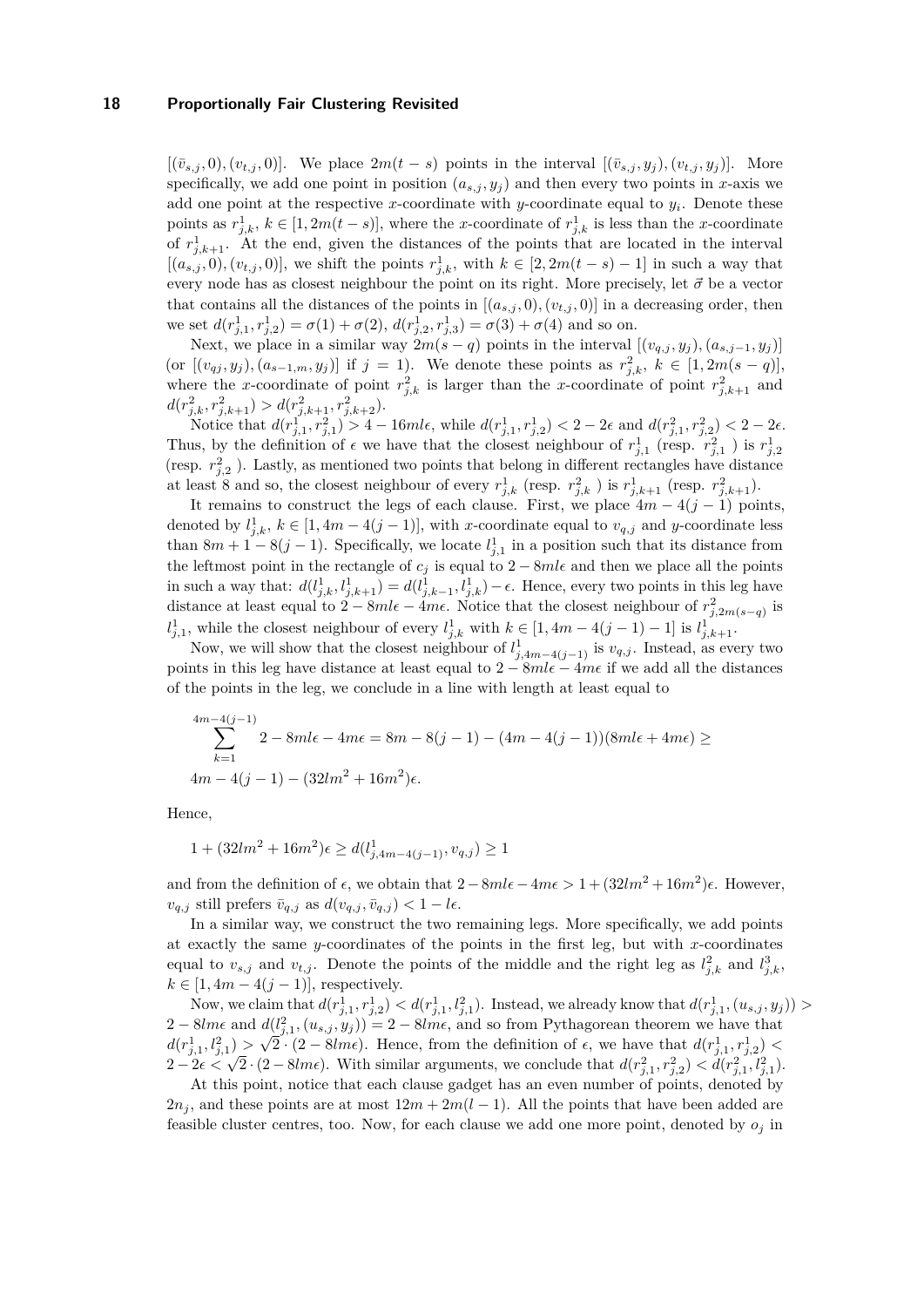<span id="page-18-0"></span>

**Figure 4** The auxiliary clause gadget corresponding to a clause  $c_j$ .

a location such that it is the circumcenter of the triangle with nodes  $r_{j,1}^1$ ,  $r_{j,1}^2$  and  $l_{j,1}^2$ , i.e.  $d(o_j, r_{j,1}^1) = d(o_j, r_{j,1}^2) = d(o_j, l_{j,1}^2).$ 

The next lemma shows that  $o_j$  has as closest neighbours the points  $r_{j_1}^1$ ,  $r_{j,1}^2$  and  $l_{j,1}^2$ .

**Example 17.** *The closest neighbours of*  $o_j$  *are*  $r_{j,1}^1$ ,  $r_{j,1}^2$  and  $l_{j,1}^2$ 

**Proof.** Consider the right triangle that is formed from the vertices  $r_{j,1}^1$ ,  $(v_{s,j}, y_j)$  and  $l_{j,1}^2$ . We know that  $d(r_{j,1}^2, (v_{s,j}, y_j)) > d(l_{j,1}^2, (v_{s,j}, y_j))$  and from the definition of  $\epsilon$ , it holds that  $d(l_{j,1}^2,(v_{s,j},y_j)) = 2 - 8lm\epsilon > 1$ , while  $d(r_{j,1}^2,(v_{s,j},y_j)) < 2 - 2\epsilon < 2$ . Hence, the angle  $\angle r_{j,1}^1 l_{j,1}^2 (v_{s,j}, y_j)$  is less than 64<sup>°</sup> and more than 45<sup>°</sup>. Now, consider the right triangle that is formed from the vertices  $r_{j,1}^2$ ,  $(v_{s,j}, y_j)$  and  $l_{j,1}^2$ . With similar arguments, we obtain that the angle  $\angle r_{j,1}^2 l_{j,1}^2 (v_{s,j}, y_j)$  is less than 64<sup>°</sup> and more than 45<sup>°</sup>. Thus, in the triangle that is formed by the vertices  $r_{j,1}^1$ ,  $r_{j,1}^2$  and  $l_{j,1}^2$ , the angle  $\angle r_{j,1}^1 l_{j,1}^2 r_{j,1}^1$  is less than 128<sup>°</sup>, and more than 90◦ . It is known that the diameter of the circumcircle, can be computed as the length of any side of the triangle divided by the sine of the opposite angle. Thus, the diameter of the circumcircle, with circumcenter  $o_j$  is at most equal to  $d(r_{j,1}^2, r_{j,1}^2)/sin(128°) < 4/0.78$ , and hence  $d(o_j, r_{j,1}^1) < 2.57$ .

Now, the distance of  $o_j$  to the points of a different rectangle is at least  $8 - 2.57 > 2.57$ . Moreover, the distance of  $o_j$  to the points of a leg of a different clause is at least equal to  $8 - 32l\epsilon - 2.57 > 2.57$ , where the last inequality follows from the definition of  $\epsilon$ .

Lastly, for each clause we construct an extra auxiliary clause gadget as shown in figure [4.](#page-18-0) More specifically, we add three points  $h_j^1, h_j^2$  and  $h_j^3$  which form an equilateral triangle with sides equal to 1, and they are not feasible cluster centers. The red spots,  $f_j^1$ ,  $f_j^2$  and  $f_j^3$ , are feasible cluster centers. The  $f_j^1$  point is located on the edge of  $h_j^1$  and  $h_j^2$  in a position such that  $d(h_j^1, f_j^1) = 0.25$  and  $d(h_j^2, f_j^1) = 0.75$ . The  $f_j^2$  point is located on the edge of  $h_j^2$  and  $h_j^3$ in a position such that  $d(h_j^2, f_j^2) = 0.25$  and  $d(h_j^3, fs_j^1) = 0.75$ . Lastly, the point  $f_j^3$  is located on the edge of  $h_j^1$  and  $h_j^3$  in a position such that  $d(h_j^3, f_j^3) = 0.25$  and  $d(h_j^1, f_j^3) = 0.75$ .

Hence, we conclude in an instance in which each clause gadget, which contains the basic and the auxiliary gadget, has an even number of points equal to  $2n_j + 4$ , and each variable gadget has 4*m* of points. So, we choose  $k = 2ml + \sum_{j=1}^{m} n_j + 2m$ , and hence  $n/k = 2$ . Now, we are ready to prove that if  $\phi$  is satisfiable, then there is a proportional solution in  $I'$  and vice versa.

First, we show that if  $\phi$  is satisfiable, then we can use the assignment of the variables to find a proportional solution. Notice that in each variable gadget we need at least 2*m* points in order to construct a proportional clustering, as every two consecutive points could deviate if none of them is an open center. There are only two ways to place exactly 2*m* centers: the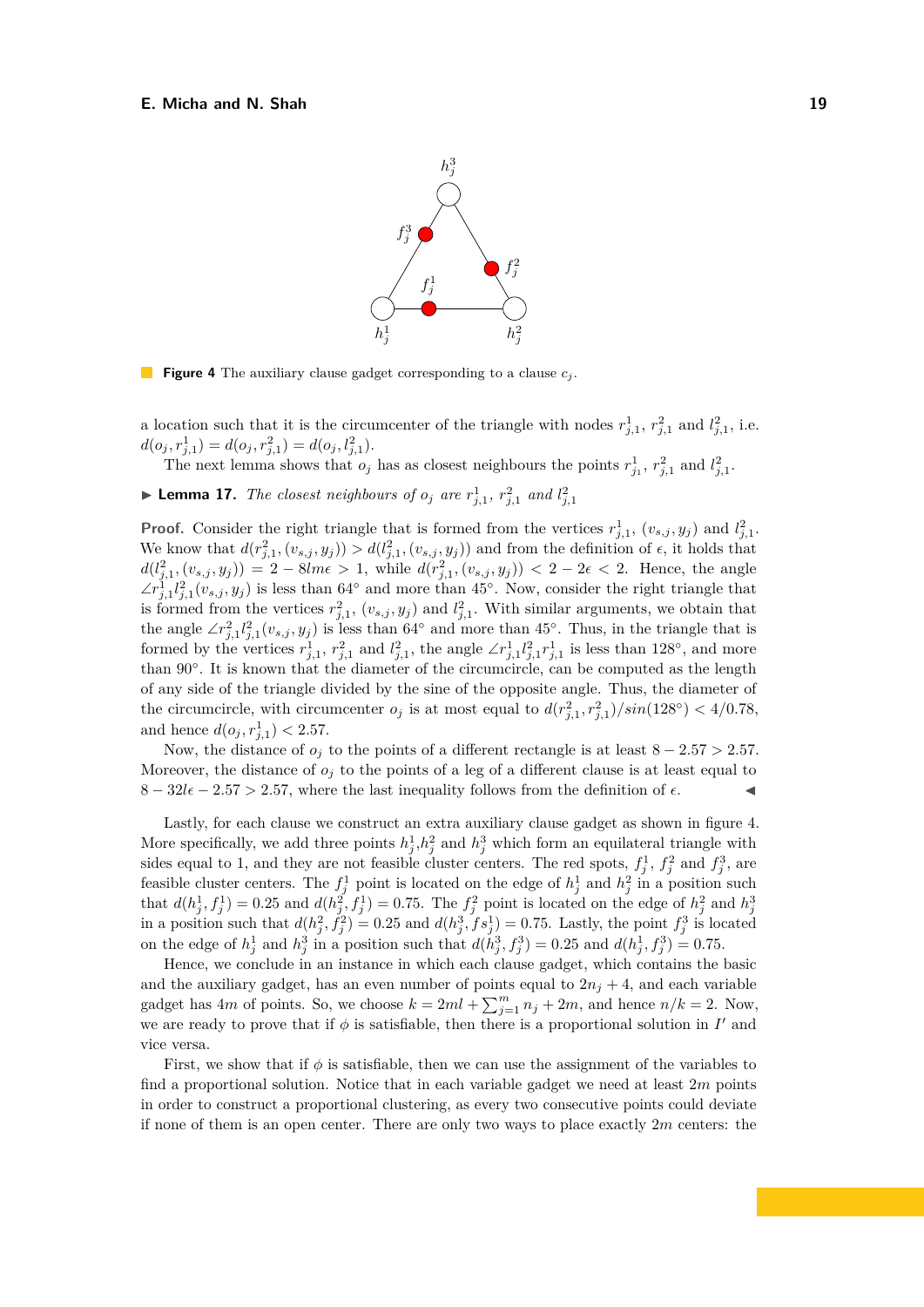first choice is to open as centers the points  $v_{i,j}$  and  $a_{i,j}$  and the second choice is to open the points  $\bar{v}_{i,j}$  and  $b_{i,j}$ . The first way corresponds to the assignment of true to  $x_i$ , while the second corresponds to the assignment of false to *x<sup>i</sup>* .

Next, we observe that the auxiliary gadget of each clause always needs two cluster centers to achieve a proportional clustering. So,  $n_j$  centers remain for every basic clause gadget. Moreover, we see that each basic gadget consumes at least  $n<sub>j</sub>$  centers. To see this notice that starting from point  $r_{j,1}^2$  till the last point of the left leg, we need to add one center every two points. Similarly, starting from point  $r_{j,1}^1$  till the last point of the right leg. In addition, in the middle leg we consume one center every two points. As all these points are  $2n_j$ , we need to place  $n_j$  centers. However, at least one of  $r_{j,1}^1$ ,  $r_{j,1}^2$  and  $l_{j,1}^2$  should be an open center, otherwise  $o_j$  has an incentive to choose one of them as center. This is possible only if at least one of the corresponding variable nodes is an open center. The reason is that the last point of at least one leg is not an open center and this does not have an incentive to deviate with its closest node (which corresponds to the literal of the clause) if and only if this node is an open center, and so the clause is satisfied.

From the above discussion immediately follows the opposite direction.

Regarding the generalization of the statement, if we replace each point with *r* points in the same position, then  $n/k = 2r$ , and this instance is equivalent with the case that in each position there is only one point and  $n/k = 2$ .

# **D Proof of Theorem [11](#page-10-1)**

**Proof.** The *p*-minimum enclosing ball problem consists of  $t \in \mathbb{N}$ , a set N of *n* points in  $\mathbb{R}^t$ , and  $p \leq n$  as input, and the goal is to compute the radius of the smallest ball that contains at least *p* points. We note that this problem is NP-hard in general, but efficiently solvable when *t* is constant [\[28\]](#page-14-14).

For the first part, we reduce this problem to the problem of implementing greedy capture. In particular, we choose *k* such that  $p = \lfloor n/k \rfloor$ , and run the greedy capture algorithm. Let *X* be the set of cluster centers it returns. Note that the center of the smallest ball that contains at least  $p$  points must be in  $X$ , as it must be the first location where greedy capture opens a center. Thus, from each point  $x \in X$ , we compute the distances to all points in N and compute the *p*-th smallest distance. This is precisely the smallest radius of a ball centered at *x* that contains at least *p* points. Minimizing this over  $x \in X$  yields the smallest radius of any ball that contains at least *p* points, and thus solves the *p*-minimum enclosing ball problem.

For the second part, we note that implementing greedy capture simply requires iteratively solving the  $\lceil n/k \rceil$ -minimum enclosing ball problem. In particular, once we solve the problem in a given iteration, and if the radius returned is *r*, we can enlarge the balls at previously opened centers to have radius *r* and check if they would cover any more points before we can open the smallest new ball containing at least  $\lfloor n/k \rfloor$  points. If they do, then we remove such points and then re-solve the  $\lceil n/k \rceil$ -minimum enclosing ball problem. Note that each such iteration removes at least one point, and hence, we do not need to solve  $\lceil n/k \rceil$ -minimum enclosing ball problem more than *n* times. Hence, greedy capture can be implemented efficiently when *t* is constant.

For the third part, we note that there exists a PTAS for the  $\lceil n/k \rceil$ -minimum enclosing ball problem [\[28\]](#page-14-14). That is, given any constant  $\epsilon > 0$ , there exists a polynomial-time algorithm that is guaranteed to find a ball of radius at most  $R \cdot (1+\epsilon)$  containing at least  $\lceil n/k \rceil$  points, if *R* is the smallest radius of any such ball. We note that running this subroutine instead of